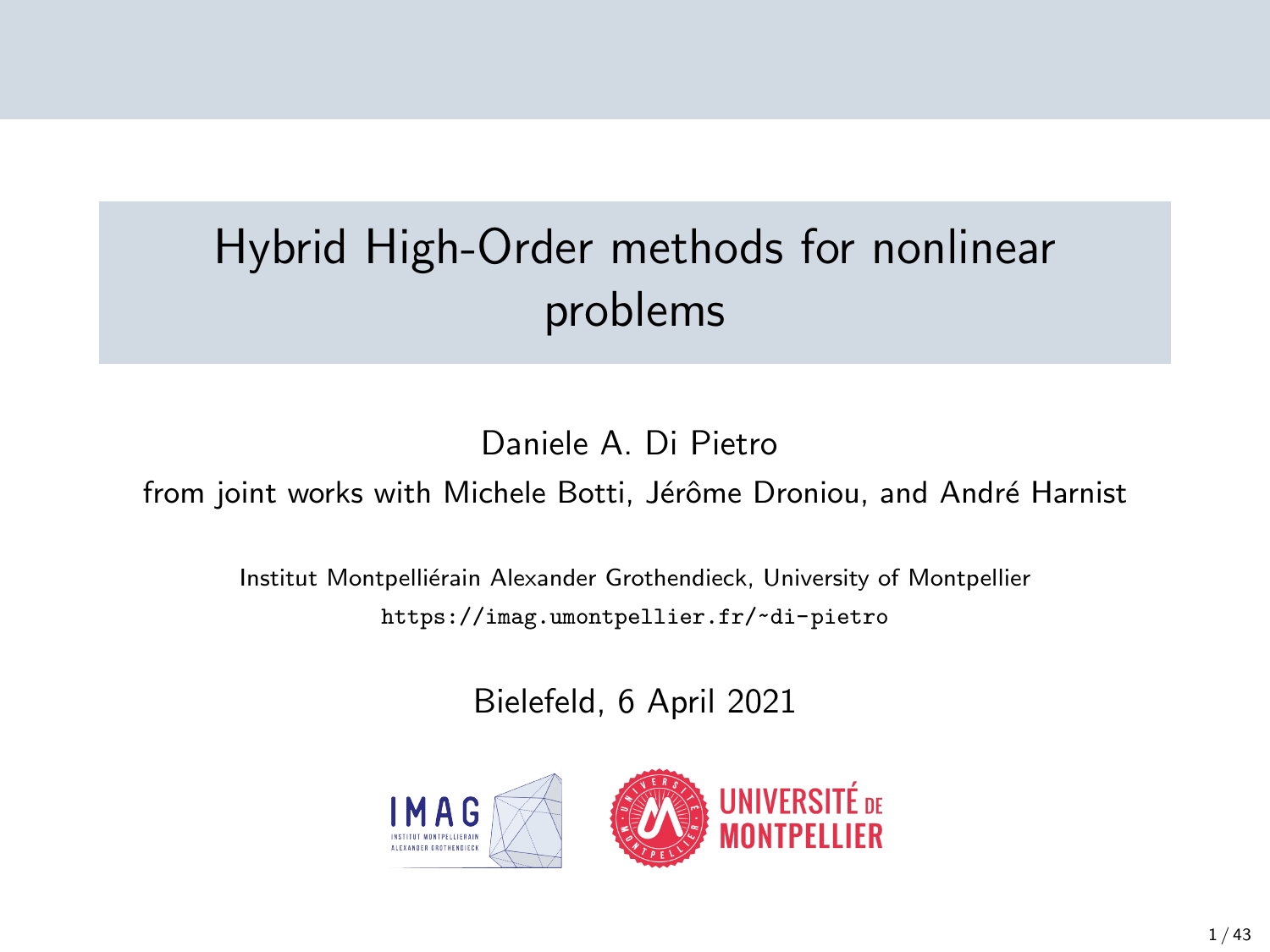# Hybrid High-Order (HHO) methods



Figure: Examples of supported meshes  $M_h = (\mathcal{T}_h, \mathcal{F}_h)$  in 2d and 3d

- Capability of handling general polyhedral meshes
- Construction valid for arbitrary space dimensions
- Arbitrary approximation order (including  $k = 0$ )
- Natural extension to nonlinear problems
- Reduced computational cost after static condensation
- Key idea: replace spaces and operators with discrete counterparts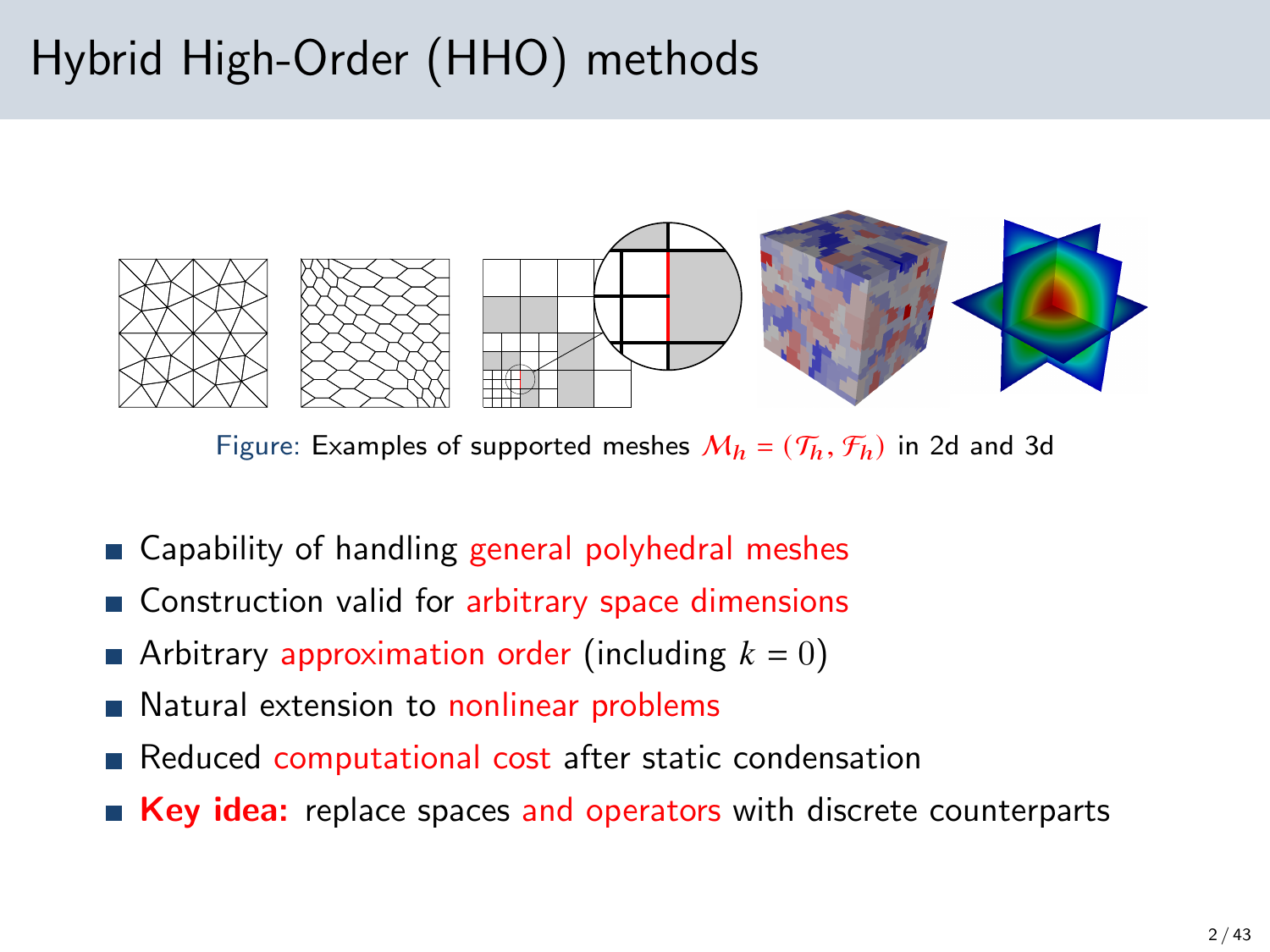## References for this presentation

### ■ HHO for Leray–Lions problems

- Analysis tools and convergence [\[DP and Droniou, 2017a\]](#page-41-0)
- Basic error estimates [\[DP and Droniou, 2017b\]](#page-41-1)
- Stabilization-free [DP, Droniou, Manzini, 2018]
- **Improved estimates (general meshes) [DP, Droniou, Harnist, 2021]**
- **Improved estimates (standard meshes)** [\[Carstensen and Tran, 2020\]](#page-41-2)
- **Applications** 
	- Nonlinear elasticity [Botti, DP, Sochala, 2017]
	- Nonlinear poroelasticity [Botti, DP, Sochala, 2018]
	- Non-Newtonian fluids [Botti, Castanon Quiroz, DP, Harnist, 2020]
- General introduction to HHO methods:

Di Pietro, D. A. and Droniou, J. (2020). The Hybrid High-Order method for polytopal meshes. Design, analysis, and applications, volume 19 of Modeling, Simulation and Application. Springer International Publishing.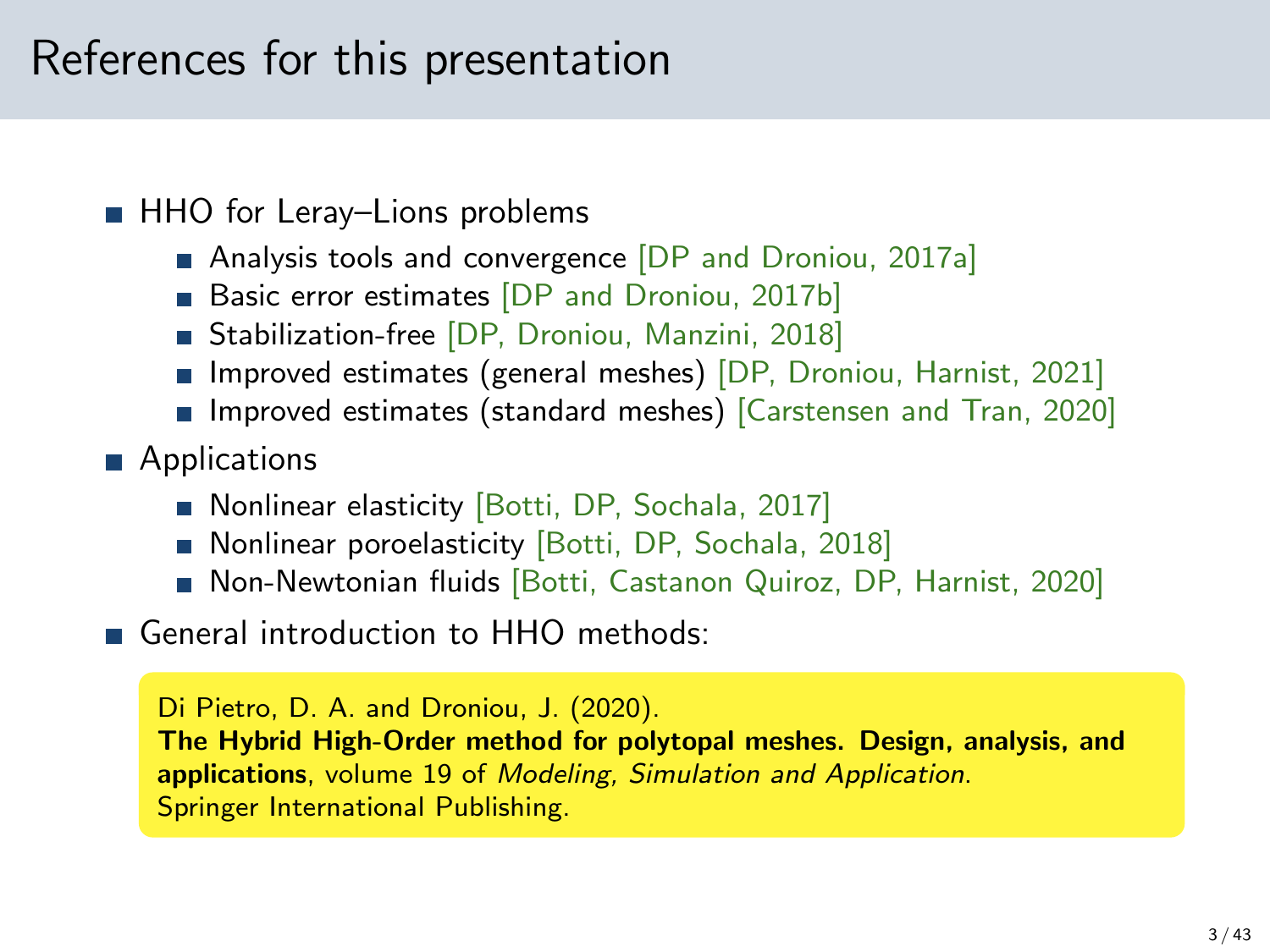## <span id="page-3-0"></span>**Outline**

### 1 Leray-Lions problems

2 [Nonlinear elasticity](#page-22-0)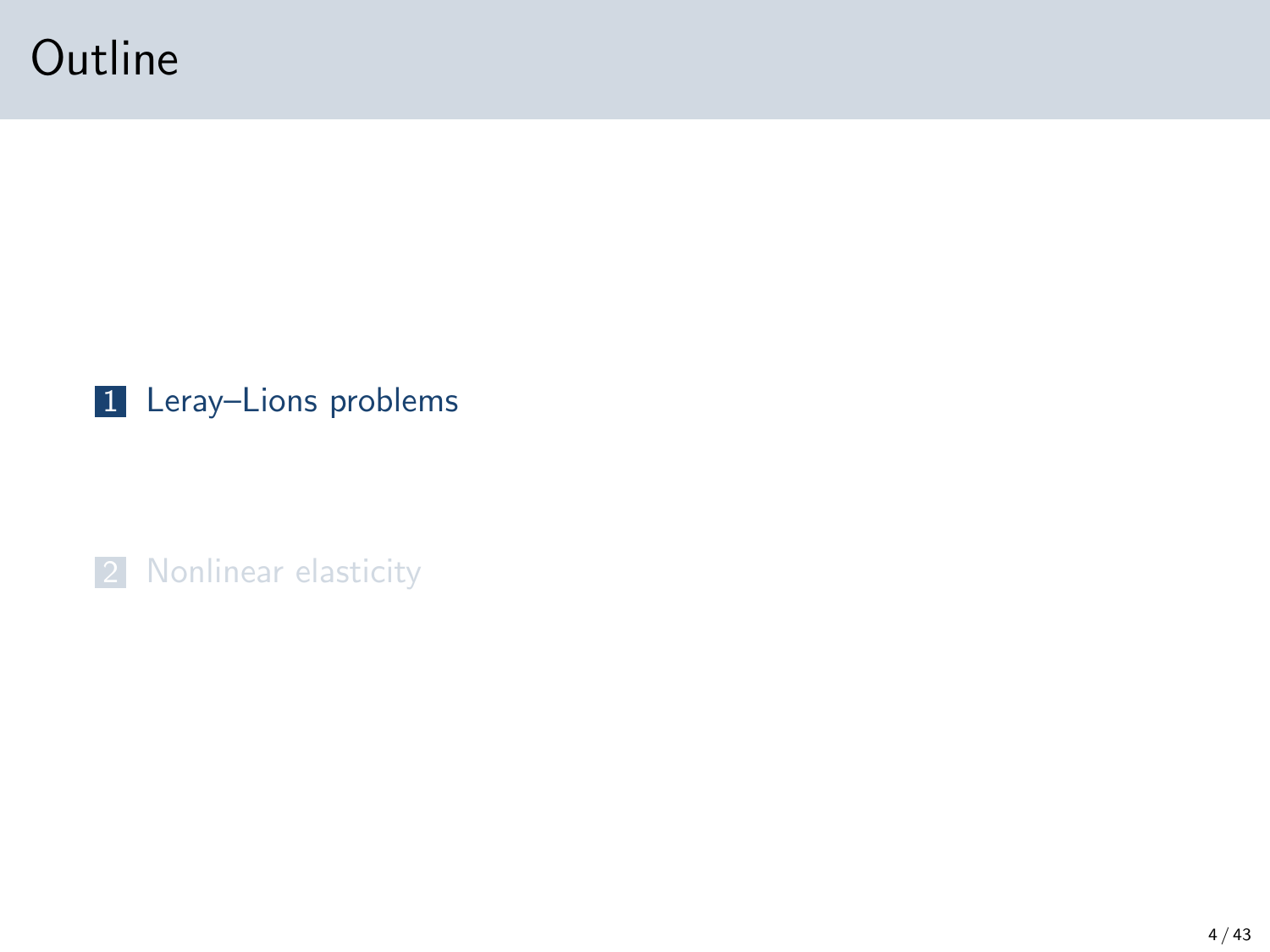## Model problem

- Let  $\Omega \subset \mathbb{R}^d$  denote a bounded connected polyhedral domain
- Let  $p \in (0, +\infty)$  and  $p' \coloneqq \frac{p}{p-1}$  $\overline{p-1}$
- Consider the problem: Given  $f \in L^{p'}(\Omega)$ , find  $u : \Omega \to \mathbb{R}$  s.t.

$$
-\nabla \cdot \sigma(x, \nabla u) = f \quad \text{in } \Omega,
$$
  

$$
u = 0 \quad \text{on } \partial \Omega
$$

In weak formulation: Find  $u \in W_0^{1,p}$  $i_{0}^{1,p}(\Omega)$  s.t.

$$
\int_{\Omega} \sigma(\cdot, \nabla u) \cdot \nabla v = \int_{\Omega} f v \qquad \forall v \in W_0^{1, p}(\Omega).
$$

■ The key differential operator is the gradient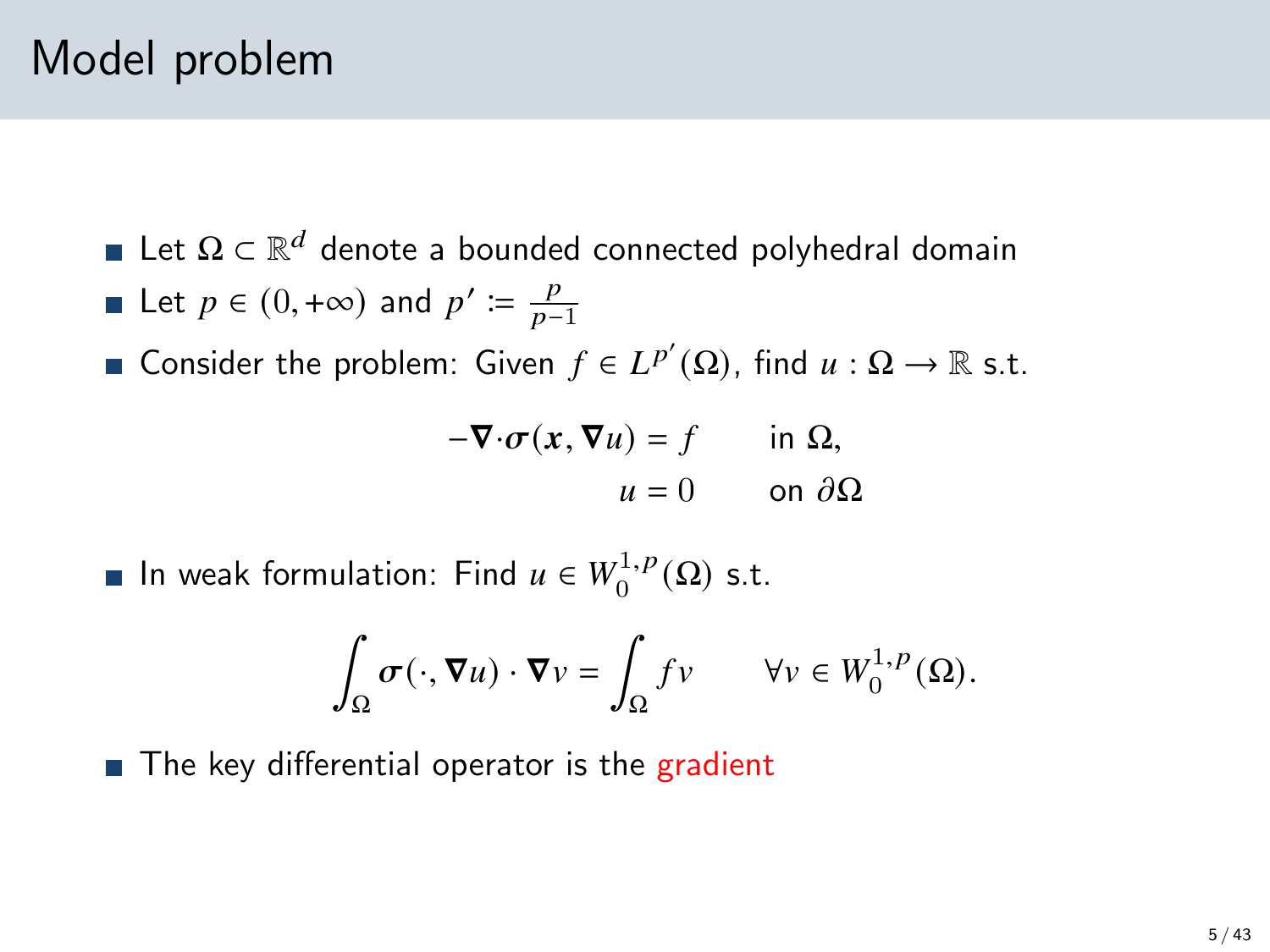## Flux function

### Assumption (Flux function I)

Given  $p \in (0, +\infty)$ , the Carathéodory function $^1 \sigma : \Omega \times \mathbb{R}^d \to \mathbb{R}^d$  is s.t., for for a.e.  $x \in \Omega$  and all  $\eta, \xi \in \mathbb{R}^d$ ,

Growth. There exists a real number  $\overline{\sigma} > 0$  s.t.

 $|\sigma(x,\eta)-\sigma(x,0)| \leq \overline{\sigma} |\eta|^{p-1}.$ 

Goercivity. There is a real number  $\sigma > 0$  s.t.,

 $\sigma(x,\eta) \cdot \eta \geq \frac{\sigma}{\eta} |\eta|^p$ .

**Monotonicity.** It holds

$$
(\sigma(x,\eta)-\sigma(x,\xi))\cdot(\eta-\xi)\geq 0.
$$

 $^{1}\sigma(x, \cdot)$  continuous,  $\sigma(\cdot, \eta)$  measurable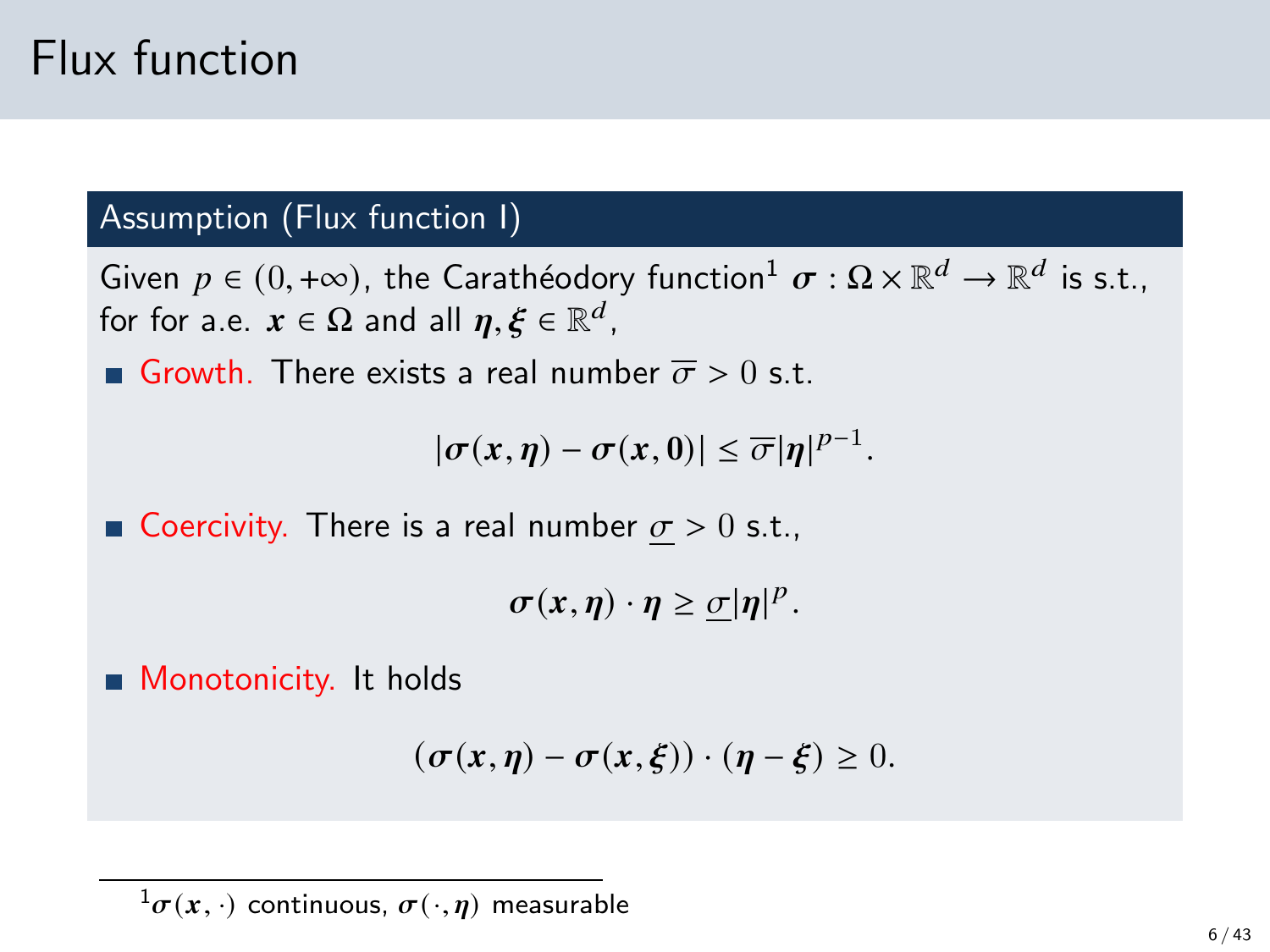# $L^2\!\!$ -orthogonal projectors on local polynomial spaces

- **Let a polynomial degree**  $k \geq 0$  and a mesh element or face X be fixed
- Define the polynomial space

 $\mathbb{P}^k(X) \coloneqq \{ \text{restriction to } X \text{ of } d\text{-variable polynomials of total degree } \leq k \}$ 

The  $L^2$ -orthogonal projector  $\pi_X^k: L^2(X) \to \mathbb{P}^k(X)$  is s.t.

$$
\int_X (\pi_X^k v - v)w = 0 \text{ for all } w \in \mathbb{P}^k(X)
$$

■ Optimal approximation properties hold [\[DP and Droniou, 2020\]](#page-41-3)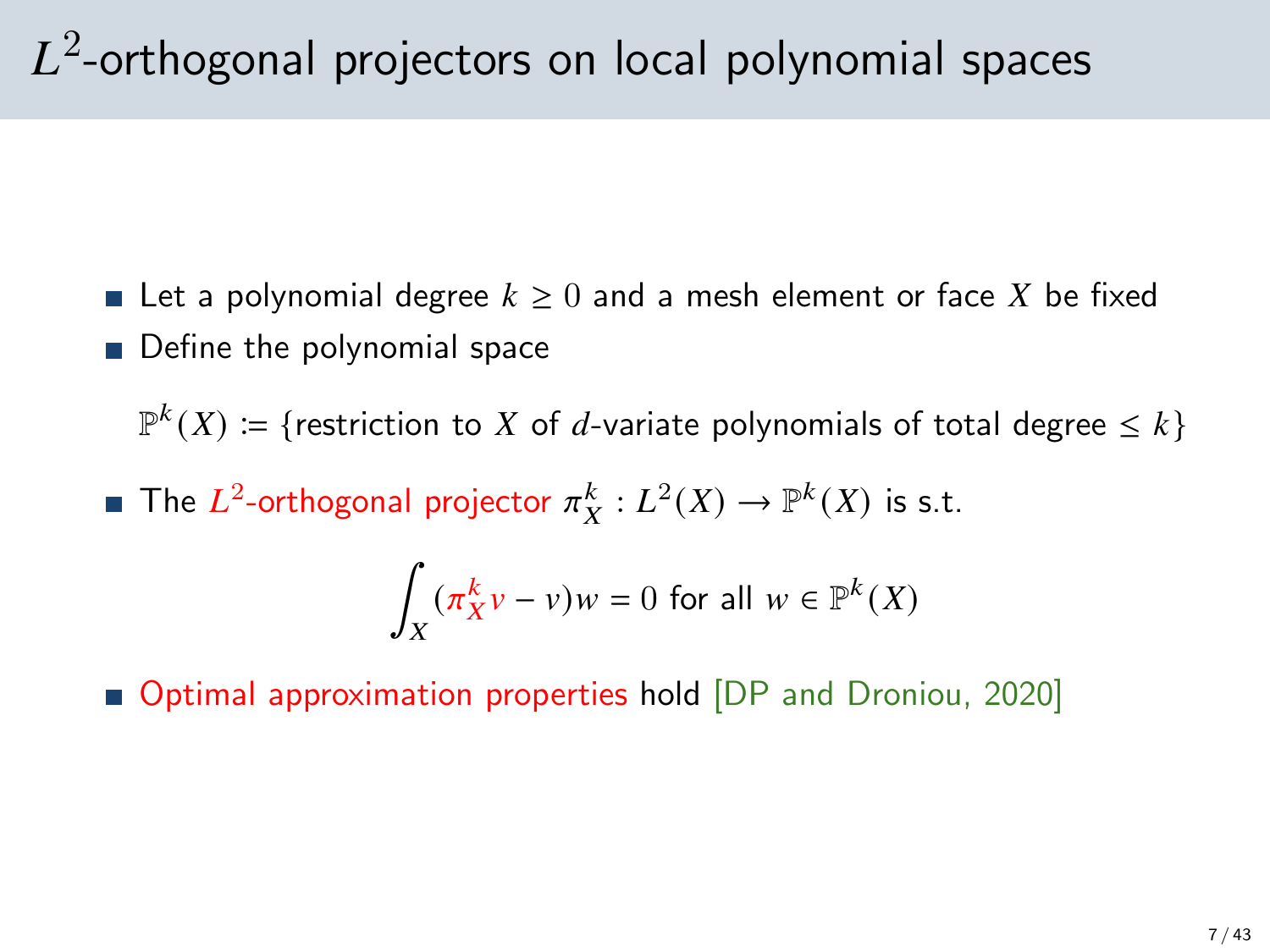- Let a polytopal mesh element  $T \in \mathcal{T}_h$  be fixed
- Recall the following IBP formula, valid for all  $(v, \tau) \in H^1(T) \times C^\infty(\overline{T})^d$ :

$$
\int_T \nabla v \cdot \tau = -\int_T v (\nabla \cdot \tau) + \sum_{F \in \mathcal{F}_T} \int_F v (\tau \cdot n_{TF})
$$

Given an integer  $k \geq 0$ , taking  $\tau \in \mathbb{P}^k(T)^d$  we can write

$$
\int_{T} \pi_{T}^{k} (\nabla v) \cdot \tau = - \int_{T} \pi_{T}^{k} v (\nabla \cdot \tau) + \sum_{F \in \mathcal{F}_{T}} \int_{F} \pi_{F}^{k} v_{|F} (\tau \cdot \mathbf{n}_{TF})
$$

Hence,  $\pi_T^k(\nabla v)$  can be computed from  $\pi_T^k v$  and  $(\pi_F^k v_{|F})_{F \in \mathcal{F}_T}$ !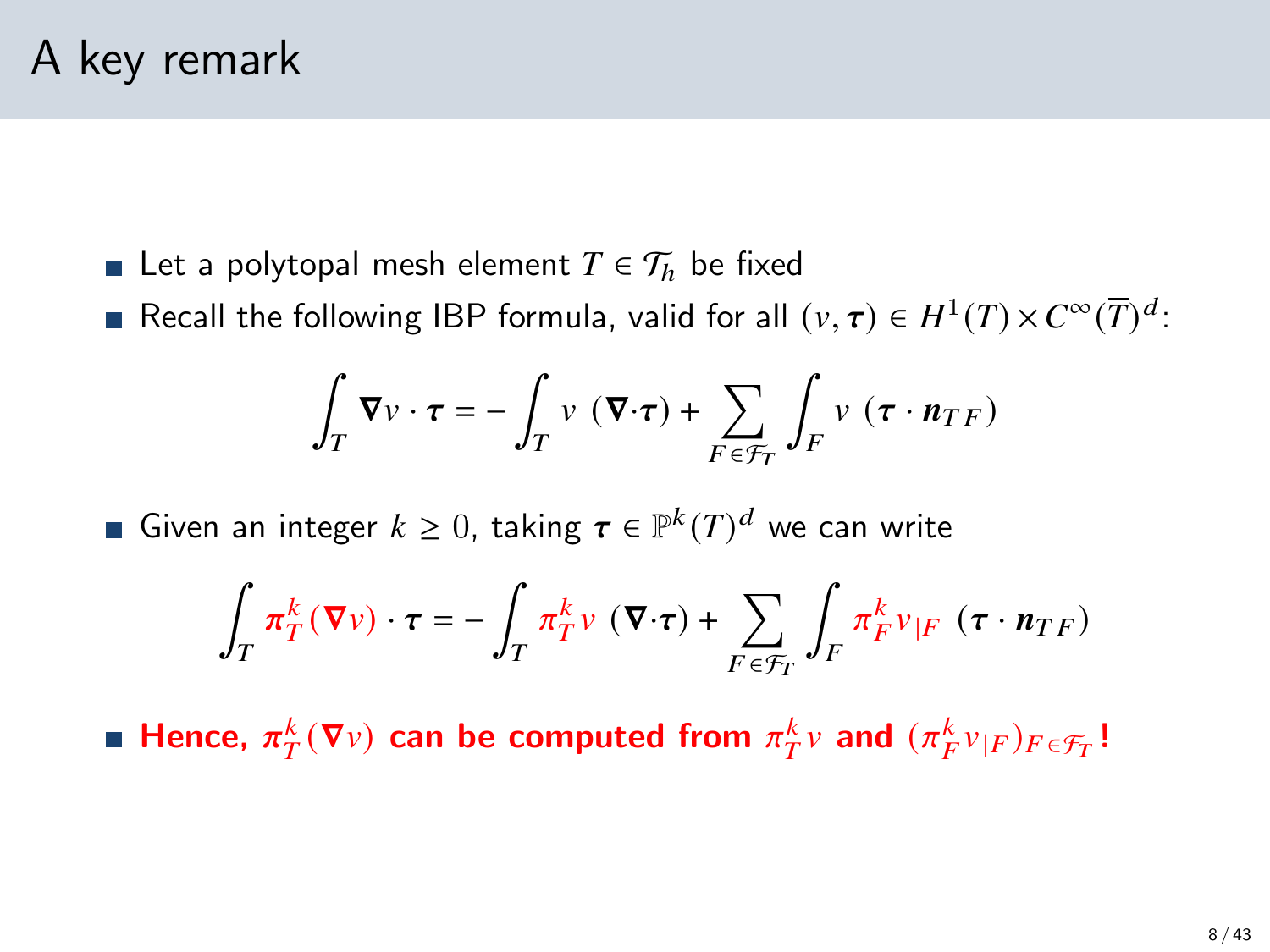## Local HHO space and interpolator



Figure:  $\underline{U}_T^k$  for  $k \in \{0, 1, 2\}$  and  $d = 2$ 

- For  $k \geq 0$  and  $T \in \mathcal{T}_h$ , define the local HHO space
	- $\underline{U}_T^k \coloneqq \big\{ \underline{v}_T = (v_T, (v_F)_{F \in \mathcal{F}_T} ) : v_T \in \mathbb{P}^k(T) \text{ and } v_F \in \mathbb{P}^k(F) \text{ for all } F \in \mathcal{F}_T \big\}$
- The local interpolator  $\underline{I}_T^k : H^1(T) \to \underline{U}_T^k$  is s.t., for all  $v \in H^1(T)$ ,

$$
\underline{I}_T^k v \coloneqq \left(\pi_T^k v, (\pi_F^k v)_{F\in\mathcal{F}_T}\right)
$$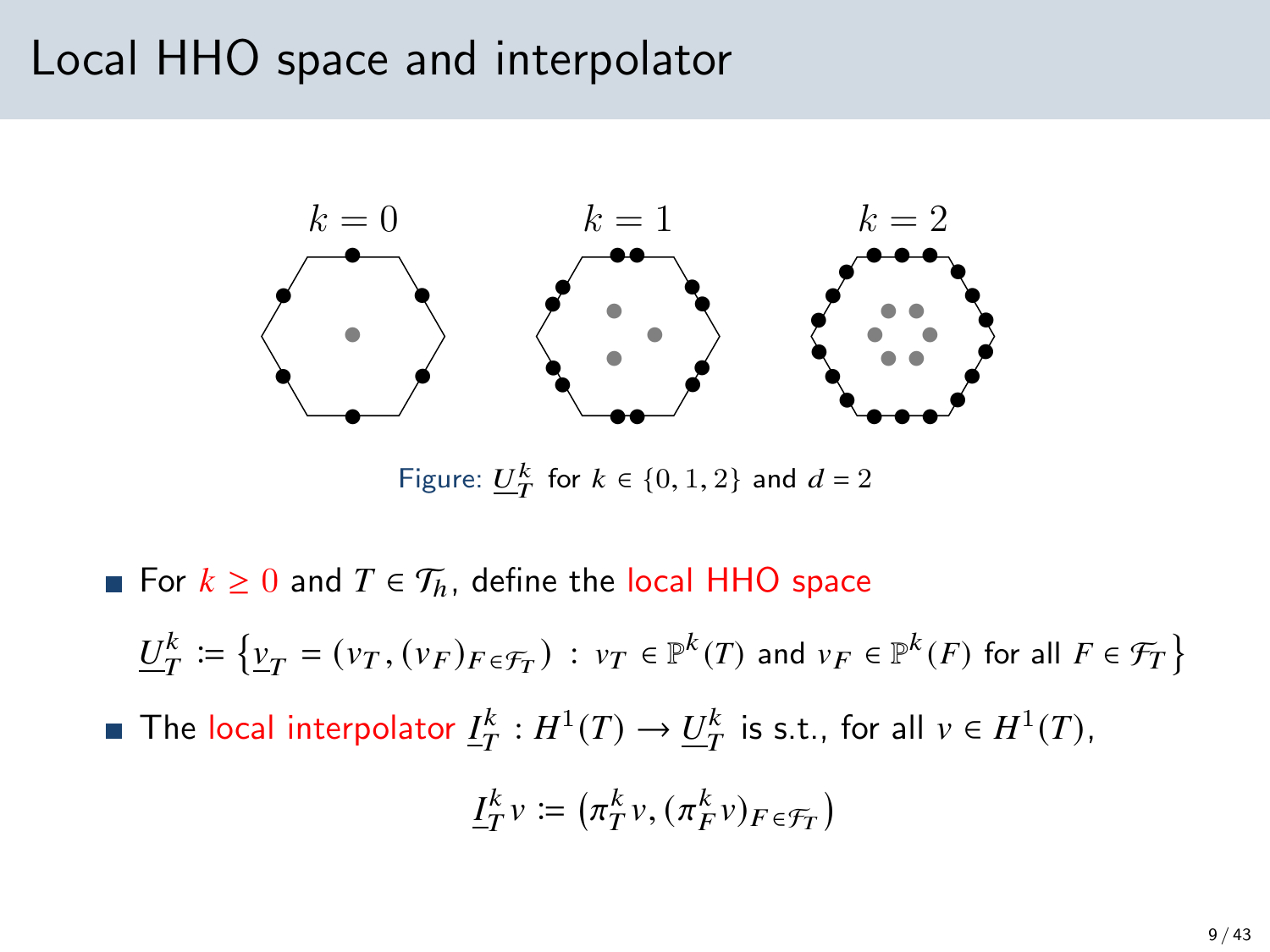**■** Let  $T \in \mathcal{T}_h$ . We define the local gradient reconstruction

$$
\pmb{G}_T^k:\underline{U}_T^k\to\mathbb{P}^k(T)^d
$$

s.t., for all 
$$
\underline{v}_T \in \underline{U}_T^k
$$
,  
\n
$$
\int_T \mathbf{G}_T^k \underline{v}_T \cdot \boldsymbol{\tau} = -\int_T v_T (\boldsymbol{\nabla} \cdot \boldsymbol{\tau}) + \sum_{F \in \mathcal{F}_T} \int_F v_F (\boldsymbol{\tau} \cdot \mathbf{n}_{TF}) \quad \forall \boldsymbol{\tau} \in \mathbb{P}^k(T)^d
$$

By construction, we have,

$$
\boldsymbol{G}_T^k(\underline{\boldsymbol{I}}_T^k v) = \boldsymbol{\pi}_T^k(\boldsymbol{\nabla} v) \quad \forall v \in H^1(T)
$$

 $(\bm{G}_T^k \circ \underline{I}_T^k)$  therefore has optimal approximation properties in  $\mathbb{P}^k(T)^d$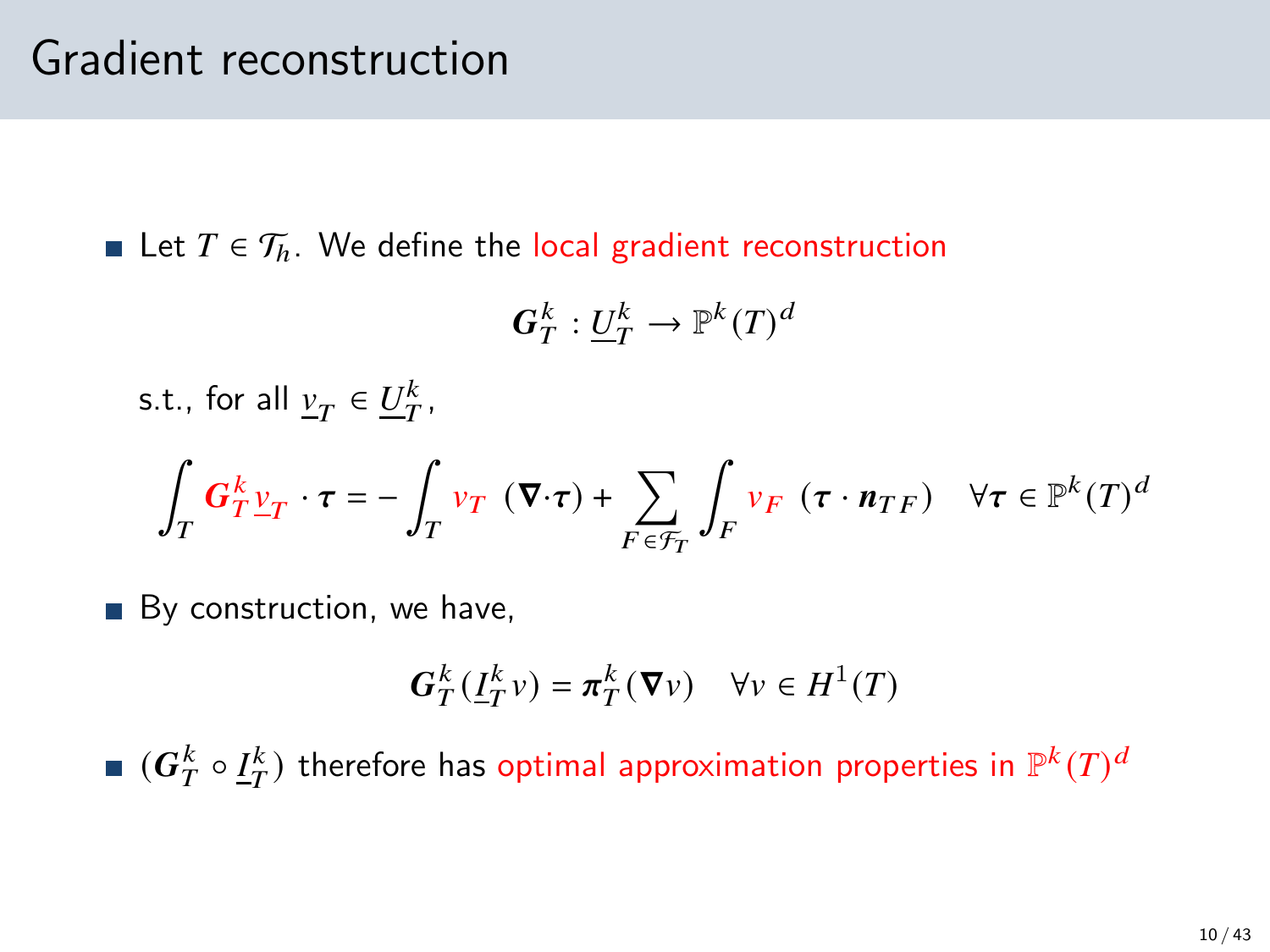## Global HHO space and gradient reconstruction

■ The global HHO space is obtained patching interface unknowns:

$$
\underline{U}_h^k := \{ \underline{v}_h = ((\nu_T)_{T \in \mathcal{T}_h}, (\nu_F)_{F \in \mathcal{T}_h}) :
$$
  

$$
\nu_T \in \mathbb{P}^k(T) \text{ for all } T \in \mathcal{T}_h \text{ and } \nu_F \in \mathbb{P}^k(F) \text{ for all } F \in \mathcal{T}_h \}
$$

**•** The global gradient 
$$
G_h^k: \underline{U}_h^k \to \mathbb{P}^k(\mathcal{T}_h)^d
$$
 is s.t.

$$
\forall \underline{v}_h \in \underline{U}_h^k, \quad (\boldsymbol{G}_h^k \underline{v}_h)_{|T} \coloneqq \boldsymbol{G}_T^k \underline{v}_T \quad \forall T \in \mathcal{T}_h
$$

Accounting for boundary conditions, we set

$$
\underline{U}_{h,0}^k := \{ \underline{v}_h \in \underline{U}_h^k : v_F = 0 \text{ for all } F \in \mathcal{F}_h \text{ s.t. } F \subset \partial \Omega \}
$$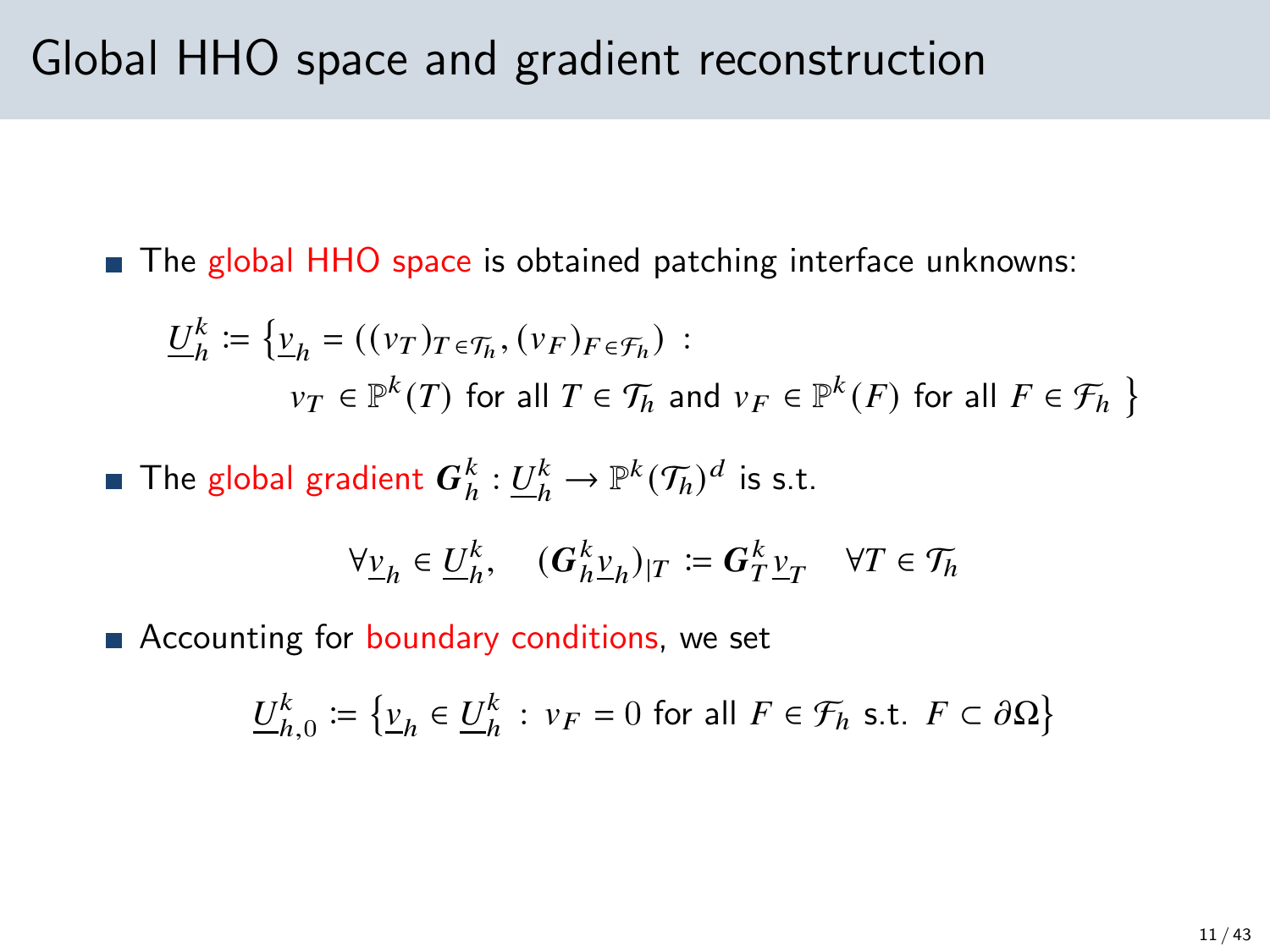### Discrete Sobolev norms

We need to endow  $\underline{U}_h^k$  with a Sobolev structure

We define the discrete Sobolev seminorms s.t., for all  $\underline{v}_h\in \underline{U}_h^k,$ 

$$
\|\underline{\nu}_h\|_{1,p,h}:=\left(\sum_{T\in\mathcal{T}_h}\|\underline{\nu}_T\|_{1,p,T}^p\right)^{\frac{1}{p}}
$$

where, for all  $T \in \mathcal{T}_h$ ,

$$
\|\underline{v}_T\|_{1,p,T} := \left( \|\nabla v_T\|_{L^p(T)^d}^p + \sum_{F \in \mathcal{F}_T} h_F^{1-p} \|v_F - v_T\|_{L^p(F)}^p \right)^{\frac{1}{p}}
$$

#### Remark (Scaling and asymptotically small faces)

The factor  $h_F^{1-p}$  ensures appropriate scaling. Replacing  $h_F^{1-p}$  with  $h_T^{1-p}$ enables asymptotically small faces [\[Droniou and Yemm, 2021\]](#page-42-0).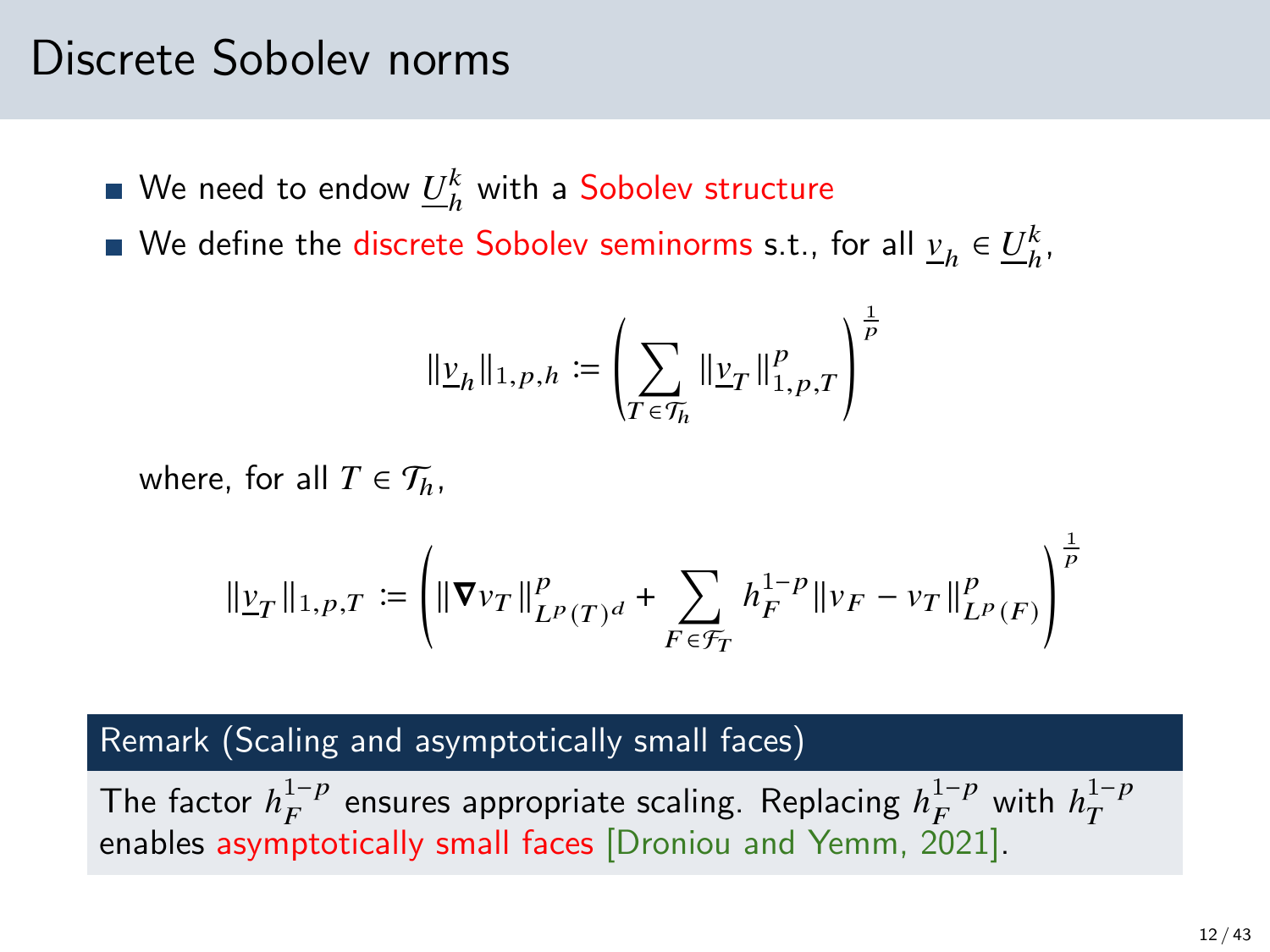## Discrete functional analysis results I

Theorem (Discrete Sobolev–Poincaré inequalities)

Let

$$
1 \le q \le \frac{dp}{d-p} \text{ if } 1 \le p < d \text{ and } 1 \le q < +\infty \text{ if } p \ge d.
$$

Then, for all  $\underline{v}_h \in \underline{U}_{h,0}^k$ , letting  $v_h \in \mathbb{P}^k(\mathcal{T}_h)$  be s.t.

$$
(v_h)_{|T} \coloneqq v_T \qquad \forall T \in \mathcal{T}_h,
$$

it holds, with  $C > 0$  depending only on  $\Omega$ , k, p, q, and mesh regularity,

$$
||v_h||_{L^q(\Omega)} \leq C||\underline{v}_h||_{1,p,h}.
$$

#### Corollary (Discrete Sobolev norms)

The mapping  $\|\cdot\|_{1,p,h}$  is a norm on  $\underline{U}_{h,0}^k$ .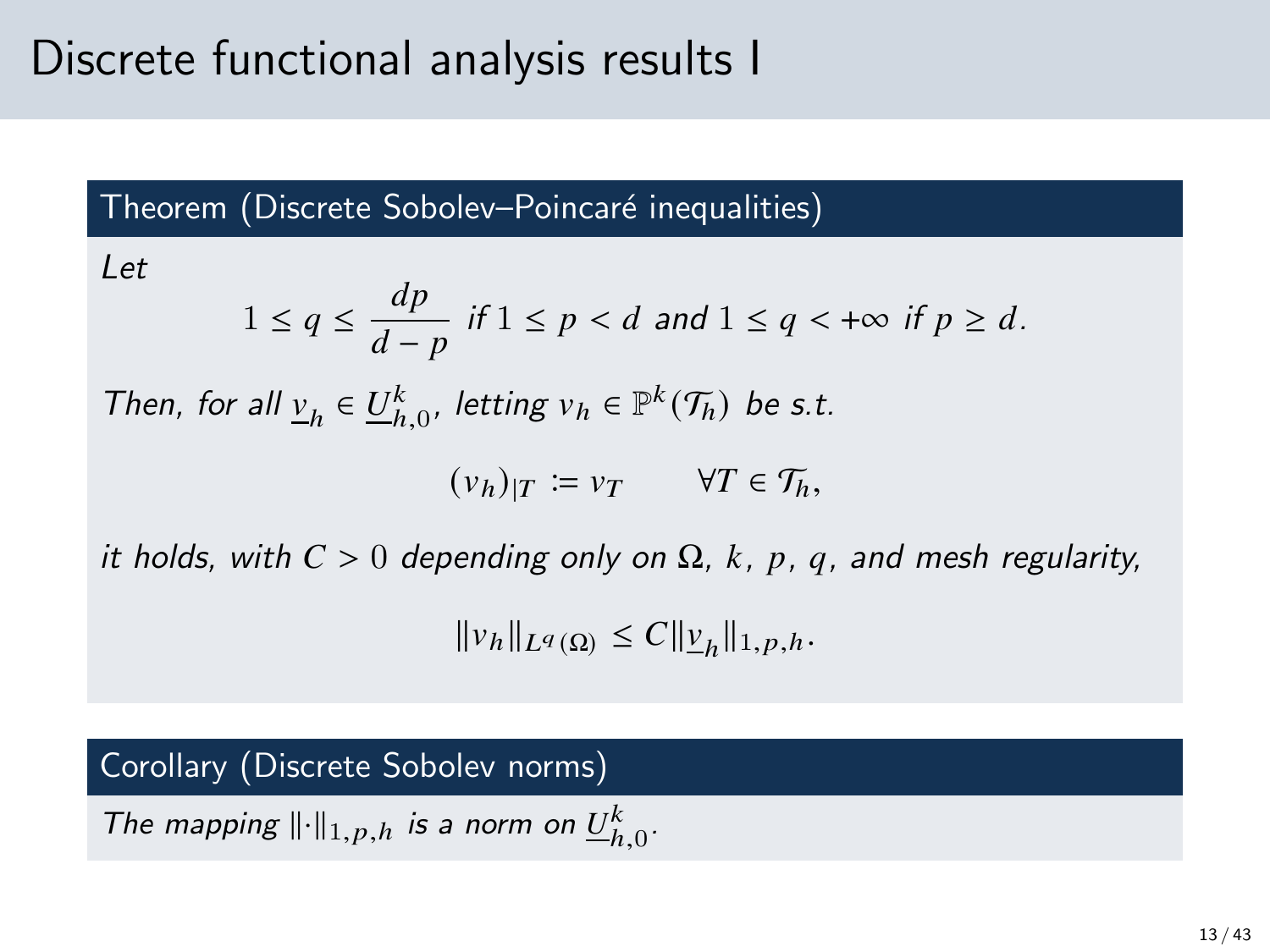### Discrete functional analysis results II

#### Theorem (Discrete compactness)

Let  $(M_h)_{h>0}$  be a regular mesh sequence and  $(\underline{v}_h)_{h>0} \in (\underline{U}_{h,0}^k)_{h>0}$  a sequence such that

$$
\|\underline{v}_h\|_{1,p,h} \le C \text{ for all } h > 0.
$$

Then, there exists  $v \in W_0^{1,p}(\Omega)$  s.t., up to a subsequence as  $h \to 0$ ,

$$
\blacksquare \ v_h \to v \ \text{strongly in} \ L^q(\Omega) \ \text{for all} \ 1 \le q < \begin{cases} \frac{dp}{d-p} & \text{if } p < d, \\ +\infty & \text{otherwise}; \end{cases}
$$

**6** 
$$
G_h^k \underline{v}_h \rightharpoonup \nabla v
$$
 weakly in  $L^p(\Omega)^d$ .

Proposition (Strong convergence of the discrete gradient for smooth functions)

With  $(M_h)_{h>0}$  as before it holds, for all  $\varphi \in W^{1,p}(\Omega)$ ,

$$
G_h^k(\underline{I}_h^k \varphi) \to \nabla \varphi \text{ strongly in } L^p(\Omega)^d \text{ as } h \to 0.
$$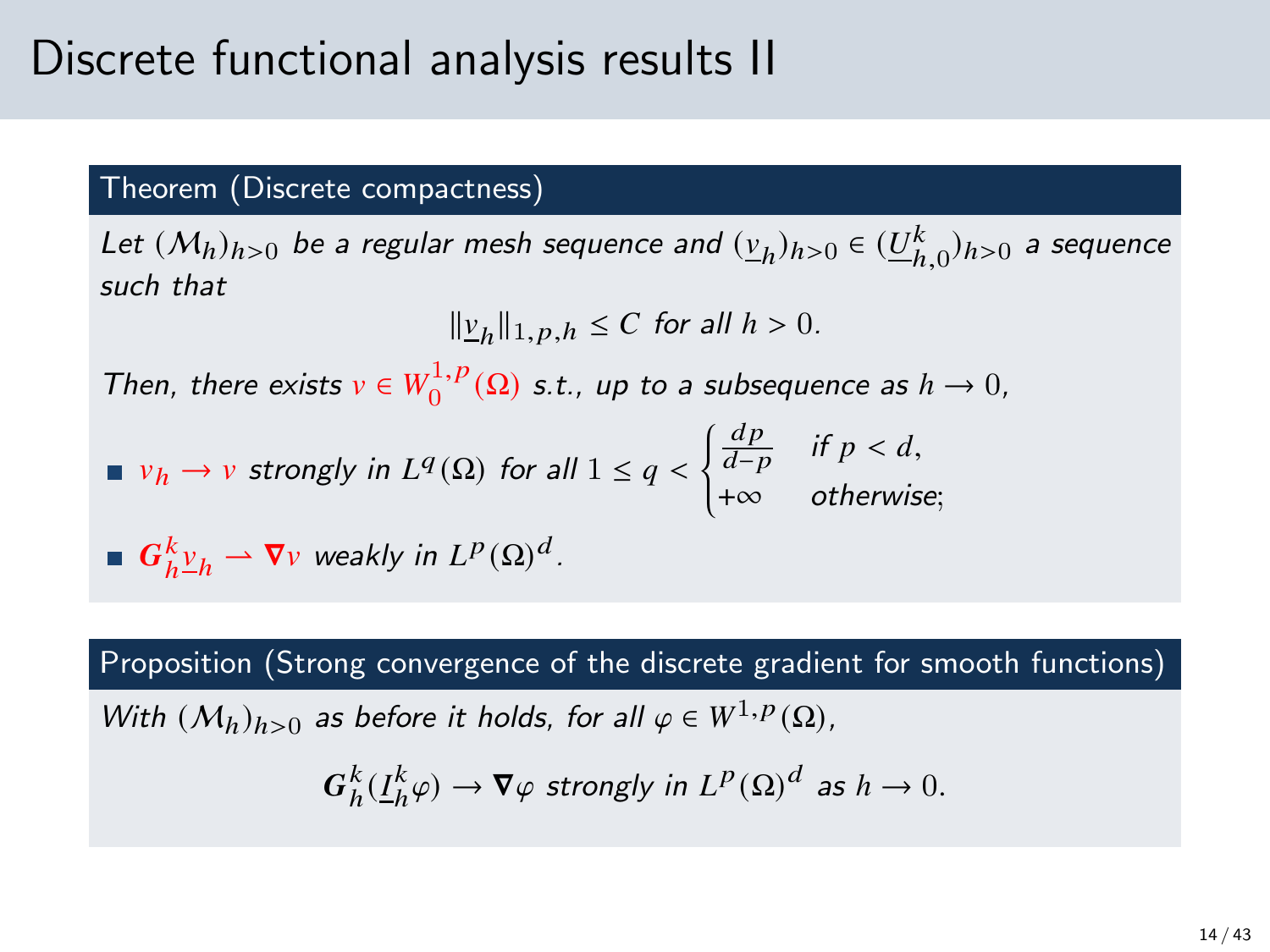Define the function  $a_h: \underline{U}_h^k \times \underline{U}_h^k \to \mathbb{R}$  s.t.

$$
\mathbf{a}_h(\underline{w}_h, \underline{v}_h) \coloneqq \int_{\Omega} \sigma(\cdot, G_h^k \underline{w}_h) \cdot G_h^k \underline{v}_h + \sum_{T \in \mathcal{T}_h} \mathbf{s}_T(\underline{w}_T, \underline{v}_T)
$$

Above,  $s_T$  is a stabilization obtained penalizing face residuals s.t.

 $\left\Vert G_{T}^{k}\underline{v}_{T}\right\Vert _{L}^{p}$  $_{L^p(T)^d}^p$  + s $_T(\underline{v}_T, \underline{v}_T) \simeq ||\underline{v}_T||_{1, p, T}^p$  uniformly in h  $\mathrm{sr}(\underline{I}_T^kw, \underline{v}_T) = 0$  for all  $(w, \underline{v}_T) \in \mathbb{P}^{k+1}(T) \times \underline{U}_T^k$ 

■ Hölder continuity and strong monotonicity hold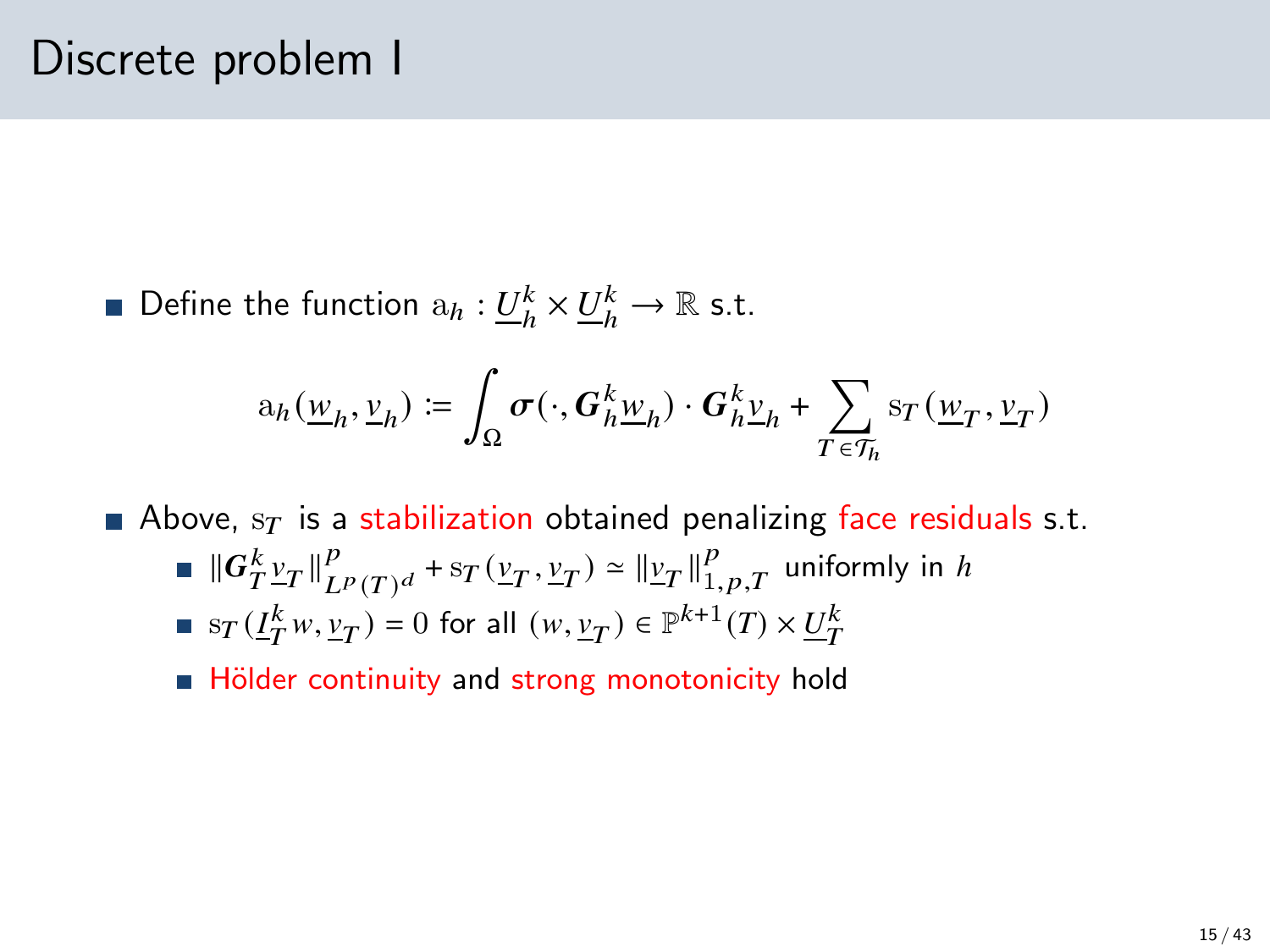## Discrete problem II

The discrete Leray–Lions problem reads:

<span id="page-15-0"></span>Find 
$$
\underline{u}_h \in \underline{U}_{h,0}^k
$$
 s.t.  $a_h(\underline{u}_h, \underline{v}_h) = \int_{\Omega} f v_h \quad \forall \underline{v}_h \in \underline{U}_{h,0}^k$  (II<sub>ll</sub>)

#### Lemma (Existence and a priori bound)

Problem  $(\Pi_{ll})$  admits at least one solution, and any solution  $\underline{u}_h \in \underline{U}_{h,0}^k$  to this problem satisfies the a priori bound

$$
\|\underline{u}_h\|_{1,p,h} \leq C \|f\|_{L^{p'}(\Omega)}^{\frac{1}{p-1}},
$$

with real number  $C > 0$  independent of h.

#### Remark (Uniqueness)

Uniqueness can be proved replacing monotonicity with strict monotonicity.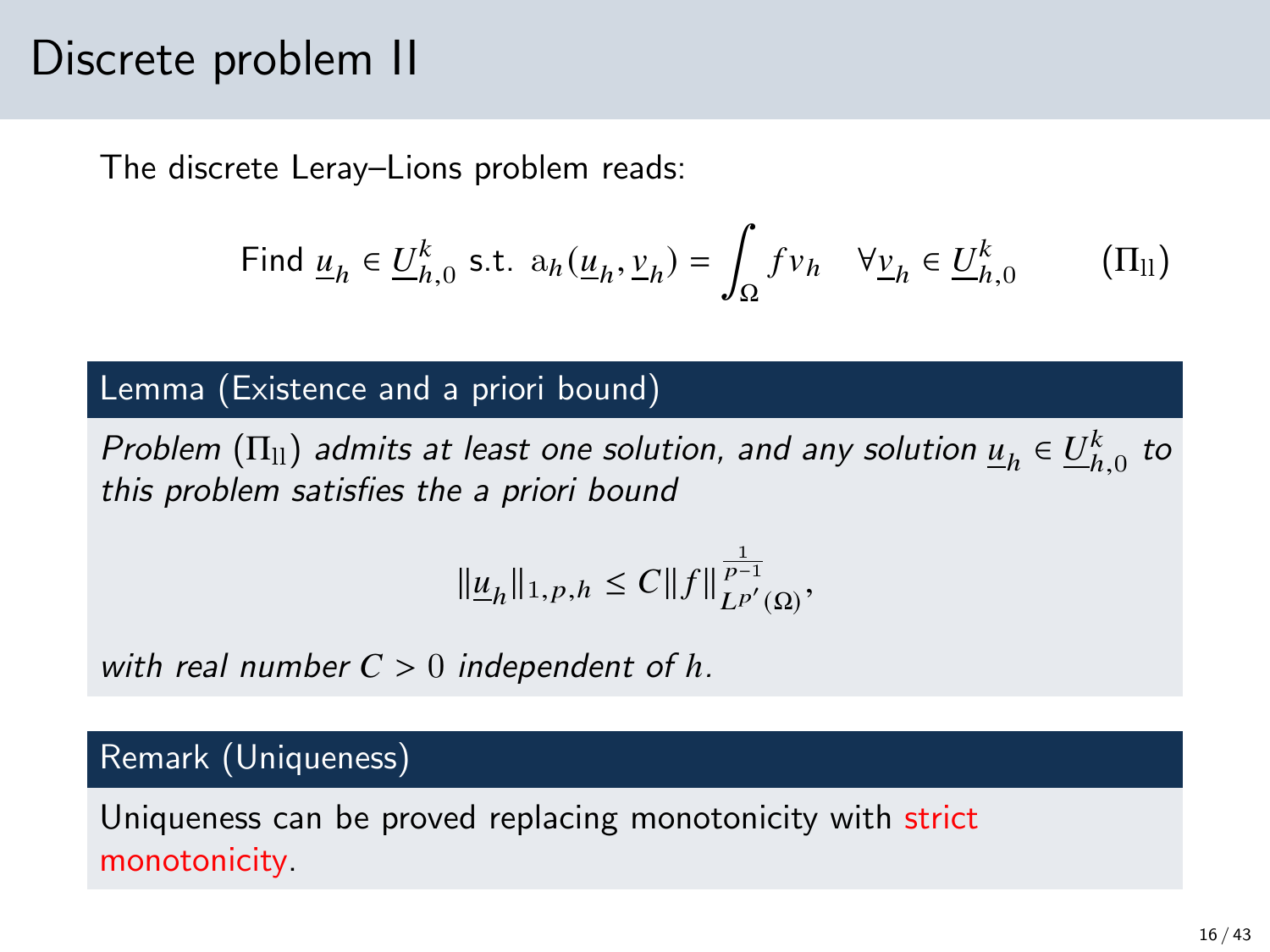### Theorem (Convergence)

Let  $(M_h)_{h>0}$  be a regular mesh sequence and let  $(\underline{u}_h)_{h>0}$  be the corresponding sequence of discrete solutions. Then, as  $h \to 0$ , up to a subsequence,

■ 
$$
u_h \to u
$$
 strongly in  $L^q(\Omega)$  with  $1 \le q < \begin{cases} \frac{dp}{d-p} & \text{if } p < d, \\ +\infty & \text{otherwise,} \end{cases}$   
\n■  $G_h^k \underline{u}_h \to \nabla u$  weakly in  $L^p(\Omega)^d$ ,

with  $u \in W_0^{1,p}$  $\int_0^{1,p}(\Omega)$  solution to the continuous problem. If, additionally,  $\sigma$ is strictly monotone, then  $u$  is unique and  $\boldsymbol{G}_h^k \underline{u}_h$  converges strongly.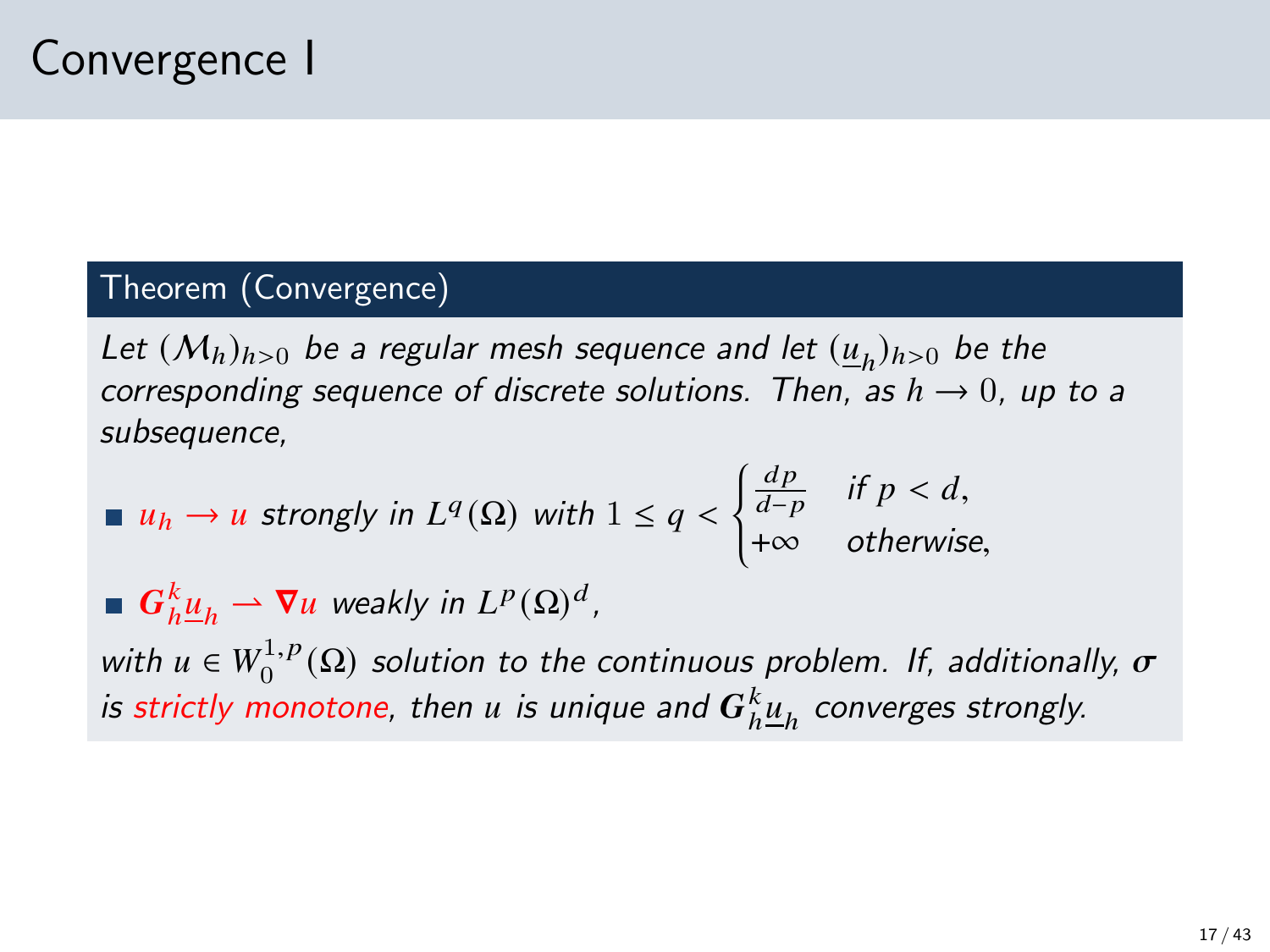#### Proof.

- Combining the a priori bound with discrete compactness, we infer the existence of  $u \in W_0^{1,p}$  $\binom{1}{0}^0$  s.t. the above convergences hold
- Taking  $\underline{v}_h = \underline{I}_h^k \varphi$  as test function with  $\varphi \in C_c^{\infty}(\Omega)$  and using Minty's trick, we infer that  $u$  solves the continuous problem
- Using Vitali's theorem, we prove strong convergence of  $\boldsymbol{G}^k_h \underline{\mu}_h$  under strict monotonicity of  $\sigma$

П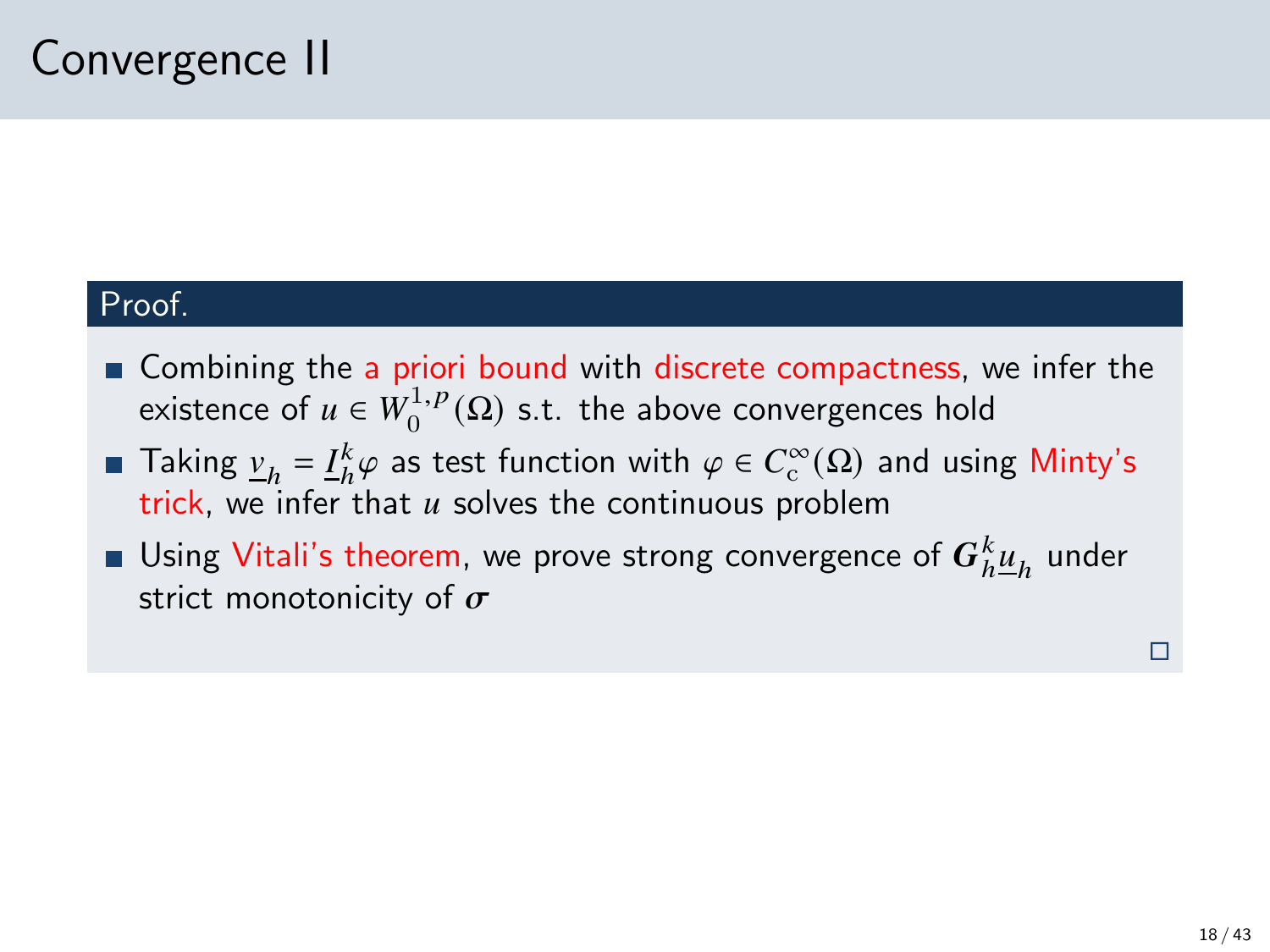## Error estimates I

### Assumption (Flux function II)

In addition to Assumption I, it holds, for a.e.  $\bm{x}\in\Omega$  and all  $\bm{\eta},\bm{\xi}\in\mathbb{R}^d$  , Hölder continuity. There exists a real number  $\sigma^* > 0$  s.t.

$$
|\sigma(x,\eta)-\sigma(x,\xi)|\leq \sigma^*|\eta-\xi|\left(|\eta|^{p-2}+|\xi|^{p-2}\right).
$$

■ Strong monotonicity. There exists a real number  $\sigma_* > 0$  s.t.

$$
(\sigma(x,\eta)-\sigma(x,\xi))\cdot(\eta-\xi)\geq \sigma_*|\eta-\xi|^2\left(|\eta|+\xi\right)^{p-2}.
$$

#### Remark  $(p$ -Laplacian)

The above assumptions are verified by the  $p$ -Laplace flux function

$$
\sigma(x,\eta)=|\eta|^{p-2}\eta.
$$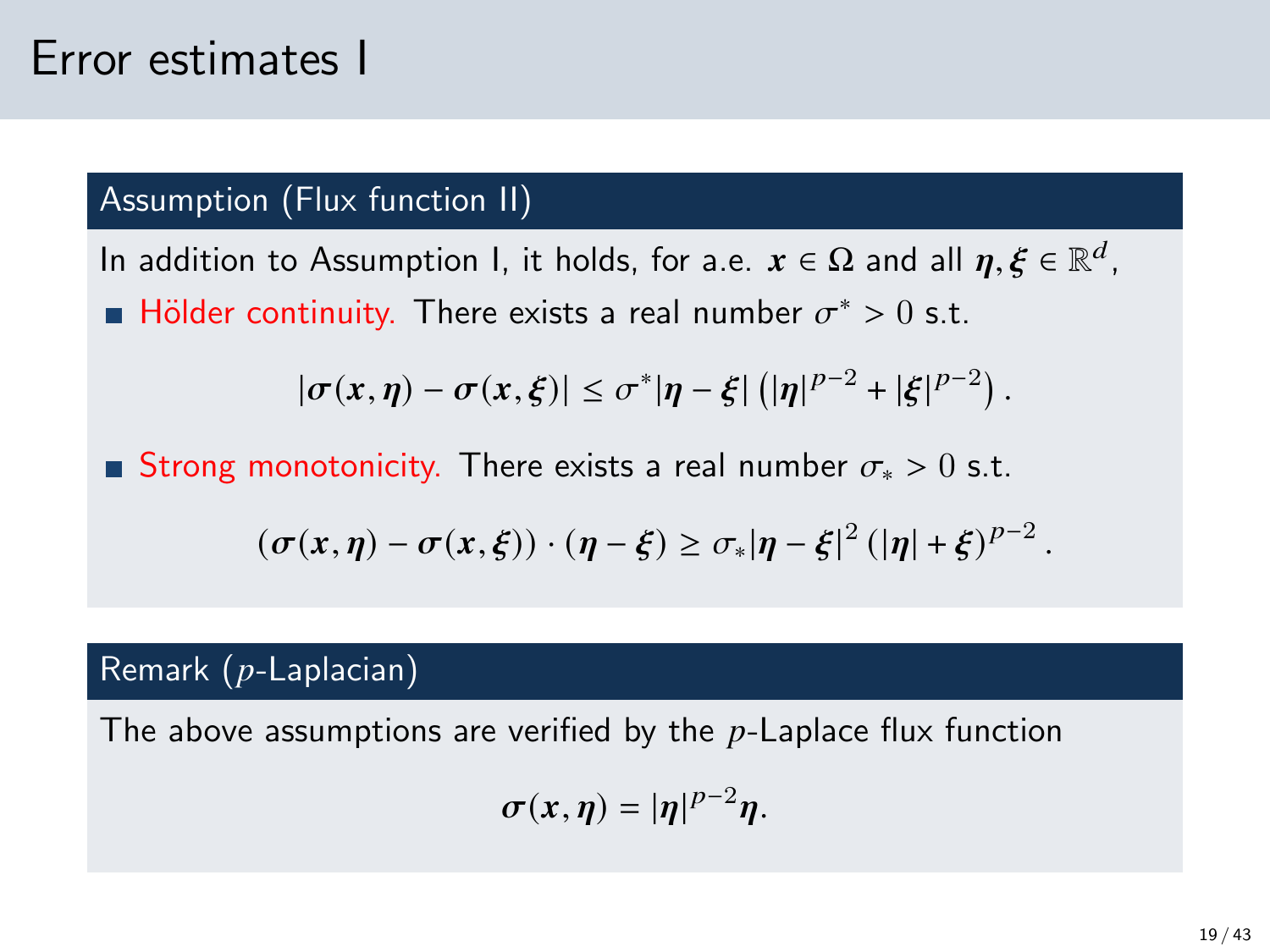## Error estimates II

#### Theorem (Basic error estimate)

Assume  $u \in W^{k+2,p}(\mathcal{T}_h)$  and  $\sigma(\cdot, \nabla u) \in W^{k+1,p'}(\mathcal{T}_h)^d$  and let ■ if  $p \geq 2$ ,

$$
\mathcal{E}_h(u) := h^{k+1} |u|_{W^{k+2,p}(\mathcal{T}_h)} + h^{\frac{k+1}{p-1}} \Big( |u|_{W^{k+2,p}(\mathcal{T}_h)}^{\frac{1}{p-1}} + |\sigma(\cdot, \nabla u)|_{W^{k+1,p'}(\mathcal{T}_h)}^{\frac{1}{p-1}} \Big);
$$

if 
$$
p < 2
$$
,  
\n
$$
\mathcal{E}_h(u) := h^{(k+1)(p-1)} |u|_{W^{k+2,p}(\mathcal{T}_h)}^{p-1} + h^{k+1} |\sigma(\cdot, \nabla u)|_{W^{k+1,p'}(\mathcal{T}_h)^d}.
$$

Then, it holds

.

$$
\|\underline{I}_h^k u - \underline{u}_h\|_{1,p,h} \leq C \mathcal{E}_h(u),
$$

with  $C > 0$  depending only on  $\Omega$ , k, p,  $\underline{\sigma}$ ,  $\overline{\sigma}$ ,  $\sigma_*$ ,  $\sigma^*$ , and mesh regularity.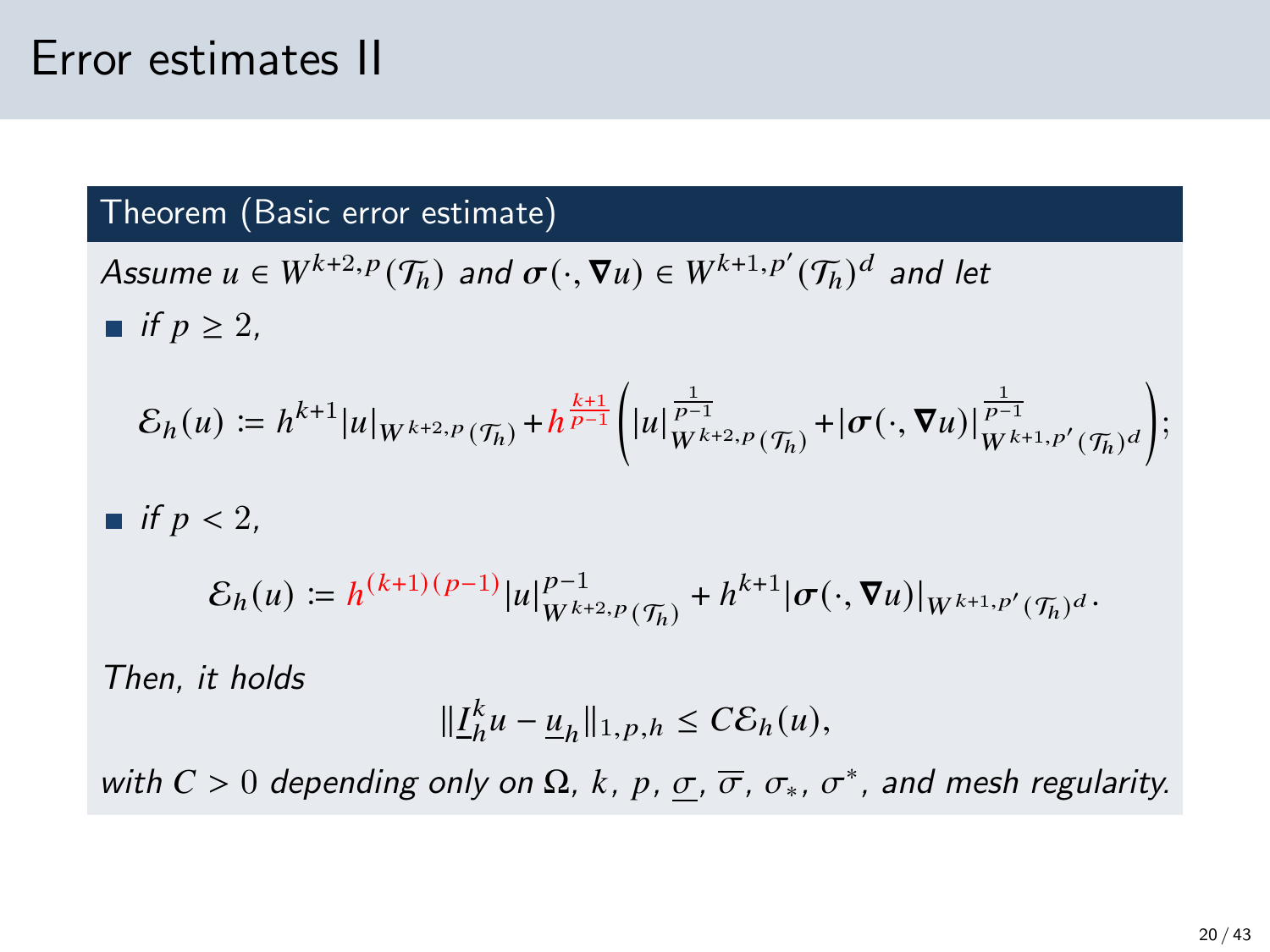### Improved error estimates

 $\blacksquare$  The above estimate gives the following asymptotic convergence rates:

$$
\begin{cases} h^{\frac{k+1}{p-1}} & \text{if } p \ge 2, \\ h^{(k+1)(p-1)} & \text{if } 1 < p < 2 \end{cases}
$$

Successively [DP, Droniou, Harnist, 2021] proved

 $h^{k+1}$  in the non-degenerate case for  $1 < p \leq 2$ ,

with intermediate rates depending on a degeneracy parameter ■ Very recently, [\[Carstensen and Tran, 2020\]](#page-41-2) proved convergence in

$$
h^{\frac{k+1}{3-p}}
$$
 for  $1 < p \le 2$ 

for a variation of the HHO method on conforming simplicial meshes based on a stable gradient inspired by [DP, Droniou, Manzini, 2018]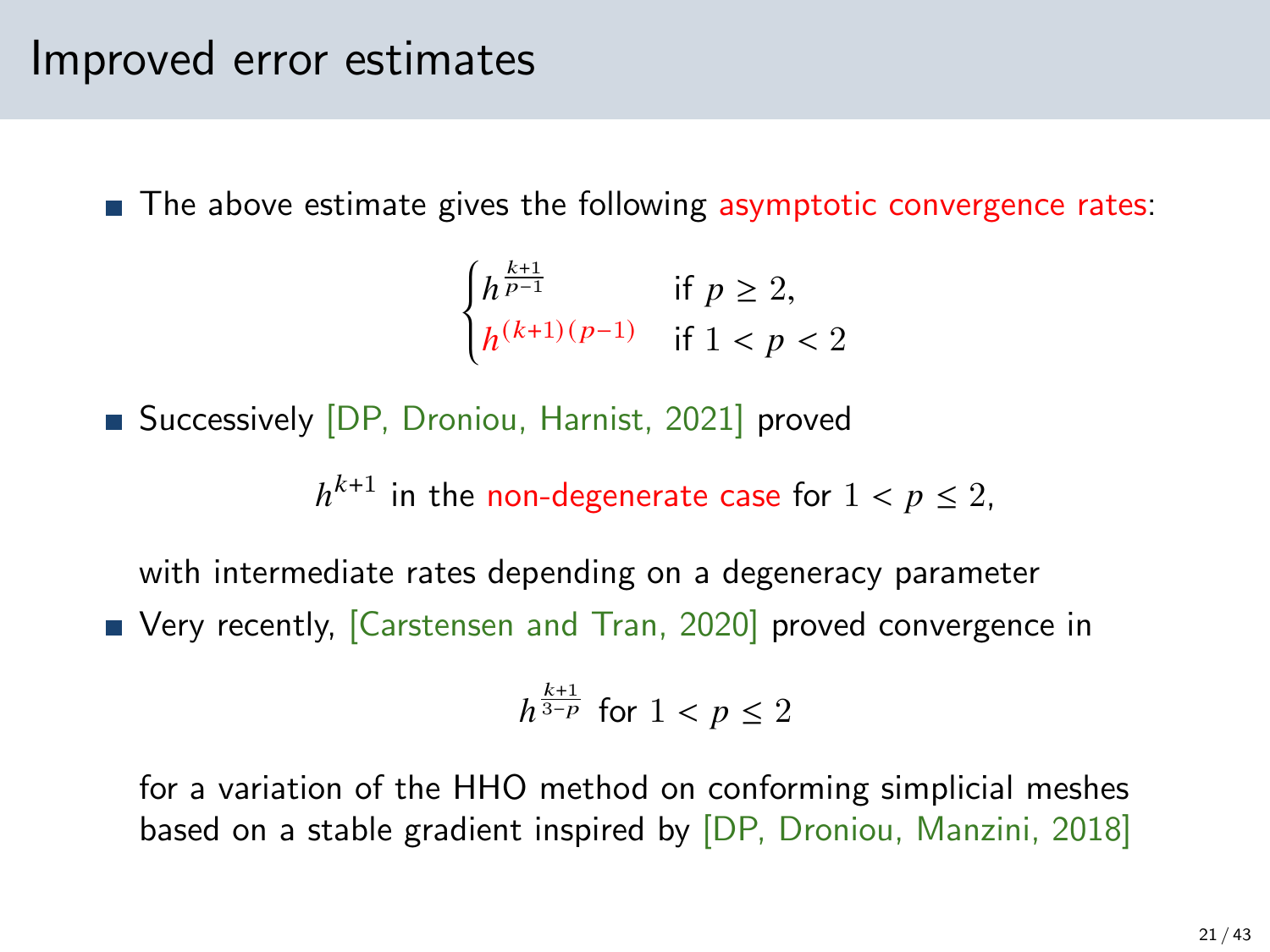### Numerical example

Convergence for  $p = 3$ 

| h                    | $\ \underline{I}_h^k u - \underline{u}_h\ _{1,p,h}$ | EOC  | h                    | $\ \underline{I}_h^k u - \underline{u}_h\ _{1,p,h}$ | EOC  |
|----------------------|-----------------------------------------------------|------|----------------------|-----------------------------------------------------|------|
|                      | $k = 1(1)$                                          |      |                      | $k = 1(1)$                                          |      |
| $3.07 \cdot 10^{-2}$ | $1.71 \cdot 10^{-2}$                                |      | $6.5 \cdot 10^{-2}$  | $3.06 \cdot 10^{-2}$                                |      |
| $1.54 \cdot 10^{-2}$ | $4.72 \cdot 10^{-3}$                                | 1.87 | $3.15 \cdot 10^{-2}$ | $1.1 \cdot 10^{-2}$                                 | 1.41 |
| $7.68 \cdot 10^{-3}$ | $1.16 \cdot 10^{-3}$                                | 2.02 | $1.61 \cdot 10^{-2}$ | $3.35 \cdot 10^{-3}$                                | 1.77 |
| $3.84 \cdot 10^{-3}$ | $2.96 \cdot 10^{-4}$                                | 1.97 | $9.09 \cdot 10^{-3}$ | $1.25 \cdot 10^{-3}$                                | 1.72 |
| $1.92 \cdot 10^{-3}$ | $7.77 \cdot 10^{-5}$                                | 1.93 | $4.26 \cdot 10^{-3}$ | $3.58 \cdot 10^{-4}$                                | 1.65 |
|                      | $k = 2 \left( \frac{3}{2} \right)$                  |      |                      | $k = 2 \left( \frac{3}{2} \right)$                  |      |
| $3.07 \cdot 10^{-2}$ | $2.72 \cdot 10^{-3}$                                |      | $6.5 \cdot 10^{-2}$  | $1.18 \cdot 10^{-2}$                                |      |
| $1.54 \cdot 10^{-2}$ | $2.32 \cdot 10^{-4}$                                | 3.57 | $3.15 \cdot 10^{-2}$ | $2.33 \cdot 10^{-3}$                                | 2.24 |
| $7.68 \cdot 10^{-3}$ | $3.32 \cdot 10^{-5}$                                | 2.79 | $1.61 \cdot 10^{-2}$ | $4.4 \cdot 10^{-4}$                                 | 2.48 |
| $3.84 \cdot 10^{-3}$ | $7.25 \cdot 10^{-6}$                                | 2.2  | $9.09 \cdot 10^{-3}$ | $1.02 \cdot 10^{-4}$                                | 2.56 |
| $1.92 \cdot 10^{-3}$ | $1.81 \cdot 10^{-6}$                                | 2.00 | $4.26 \cdot 10^{-3}$ | $1.42 \cdot 10^{-5}$                                | 2.60 |
|                      | $k = 3(2)$                                          |      |                      | $k = 3(2)$                                          |      |
| $3.07 \cdot 10^{-2}$ | $3.1 \cdot 10^{-4}$                                 |      | $6.5 \cdot 10^{-2}$  | $2.75 \cdot 10^{-3}$                                |      |
| $1.54 \cdot 10^{-2}$ | $2.97 \cdot 10^{-5}$                                | 3.4  | $3.15 \cdot 10^{-2}$ | $2.69 \cdot 10^{-4}$                                | 3.21 |
| $7.68 \cdot 10^{-3}$ | $4.4 \cdot 10^{-6}$                                 | 2.74 | $1.61 \cdot 10^{-2}$ | $4.01 \cdot 10^{-5}$                                | 2.84 |
| $3.84 \cdot 10^{-3}$ | $9.76 \cdot 10^{-7}$                                | 2.17 | $9.09 \cdot 10^{-3}$ | $1.31 \cdot 10^{-5}$                                | 1.96 |
| $1.92 \cdot 10^{-3}$ | $2.41 \cdot 10^{-7}$                                | 2.02 | $4.26 \cdot 10^{-3}$ | $2.21 \cdot 10^{-6}$                                | 2.35 |
|                      |                                                     |      |                      |                                                     |      |

Table: Triangular mesh family

Table: Voronoi mesh family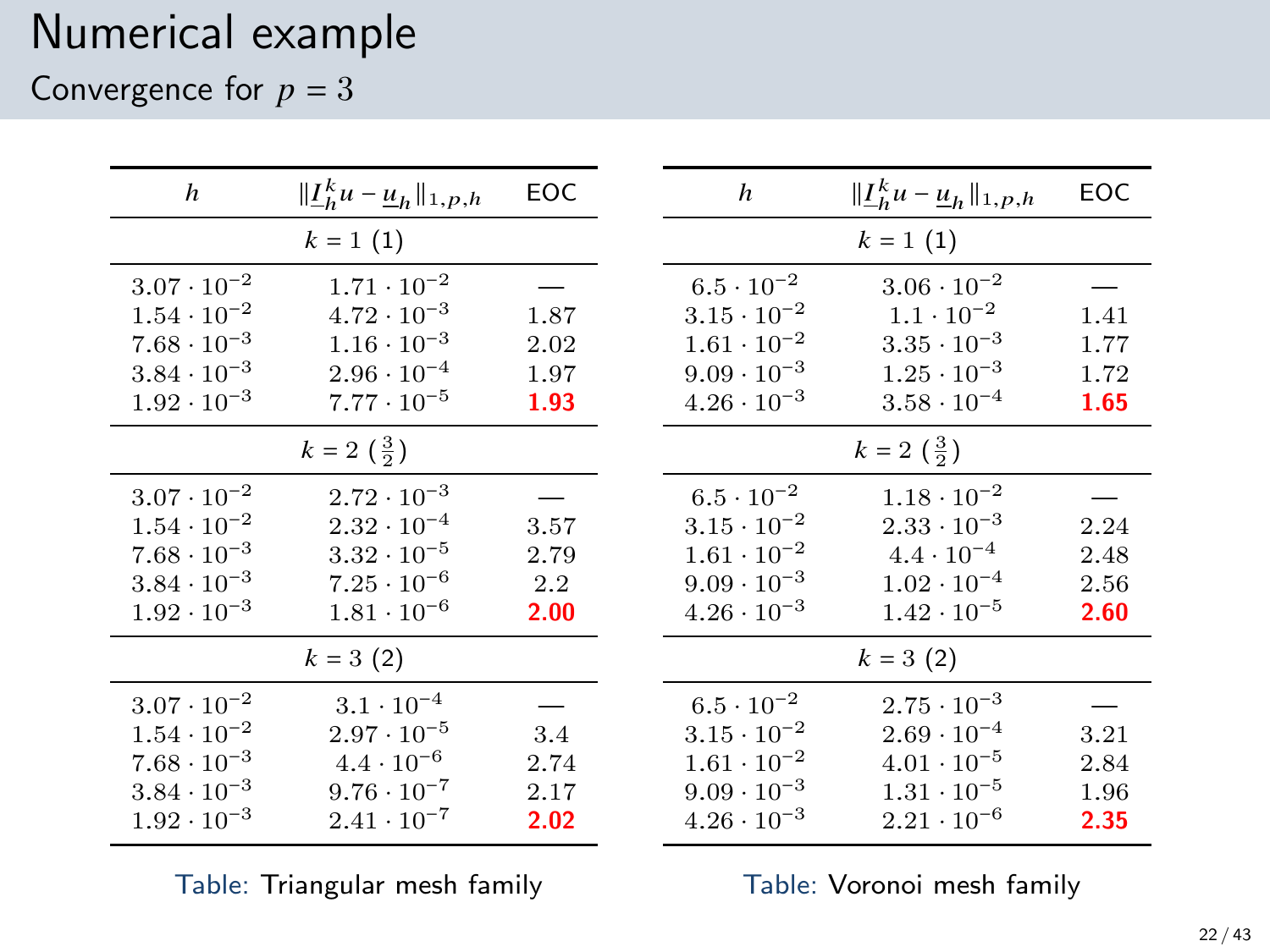## <span id="page-22-0"></span>**Outline**



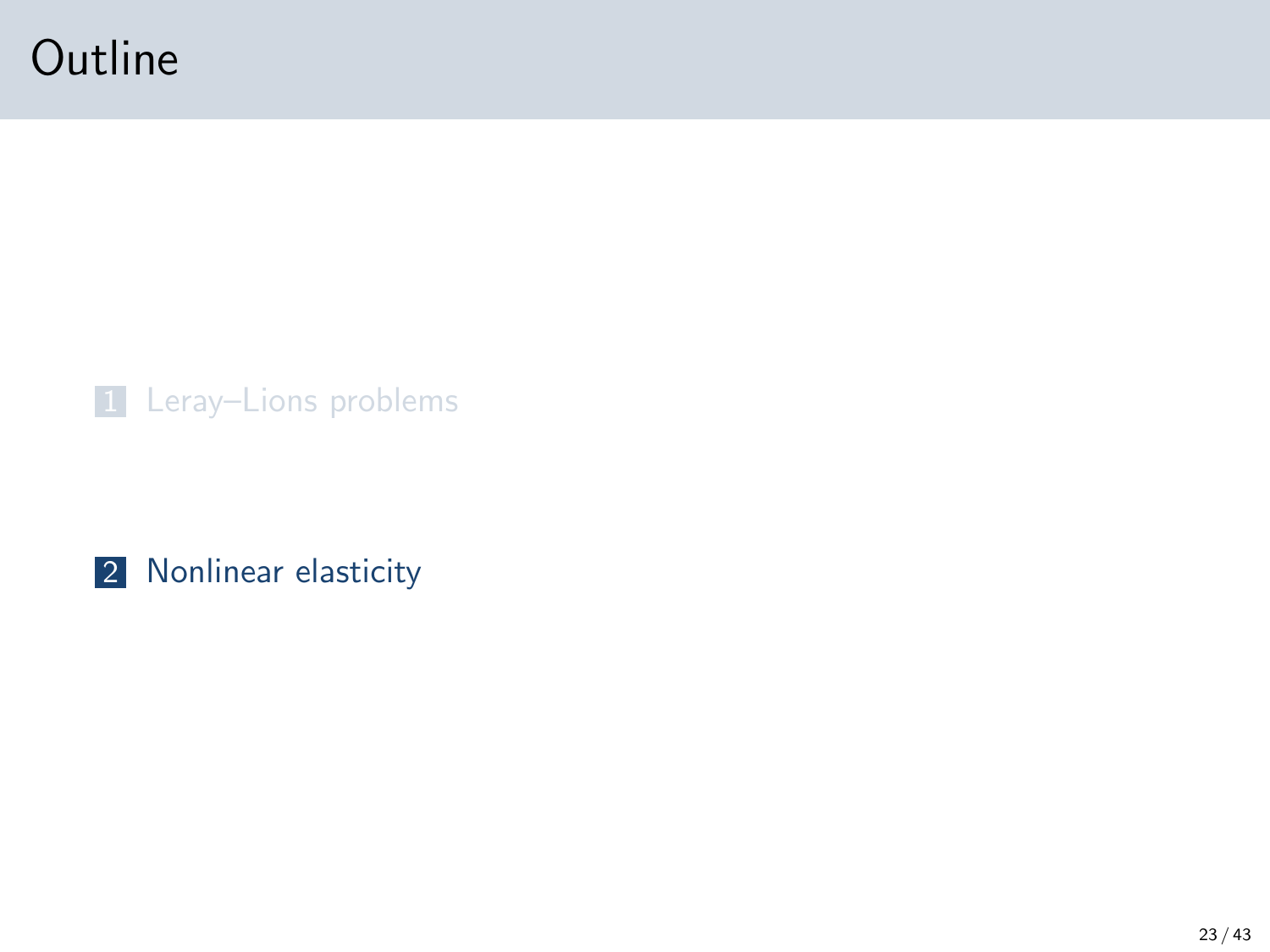### Model problem I

Let  $d \in \{2,3\}$ . Given  $f \in L^2(\Omega)^d$ , the nonlinear elasticity problem reads: Find  $\boldsymbol{u} : \Omega \to \mathbb{R}^d$  s.t.

$$
-\nabla \cdot \sigma(\cdot, \nabla_{\rm s} u) = f \quad \text{in } \Omega,
$$
  

$$
u = 0 \quad \text{on } \partial \Omega,
$$

with  $\sigma:\Omega\times\mathbb{R}_\mathrm{sym}^{d\times d}\to\mathbb{R}_\mathrm{sym}^{d\times d}$  strain-stress law and strain operator

$$
\nabla_{\mathbf{s}} u \coloneqq \frac{1}{2} \left( \nabla u + \nabla u^\top \right)
$$

In weak formulation: Find  $\boldsymbol{u} \in H^1_0(\Omega)^d$  s.t.

$$
\int_{\Omega} \sigma(\cdot, \nabla_{\mathbf{s}} \mathbf{u}) : \nabla_{\mathbf{s}} \mathbf{v} = \int_{\Omega} \mathbf{f} \cdot \mathbf{v} \quad \forall \mathbf{v} \in H_0^1(\Omega)^d
$$

■ The extension of stability results is non-trivial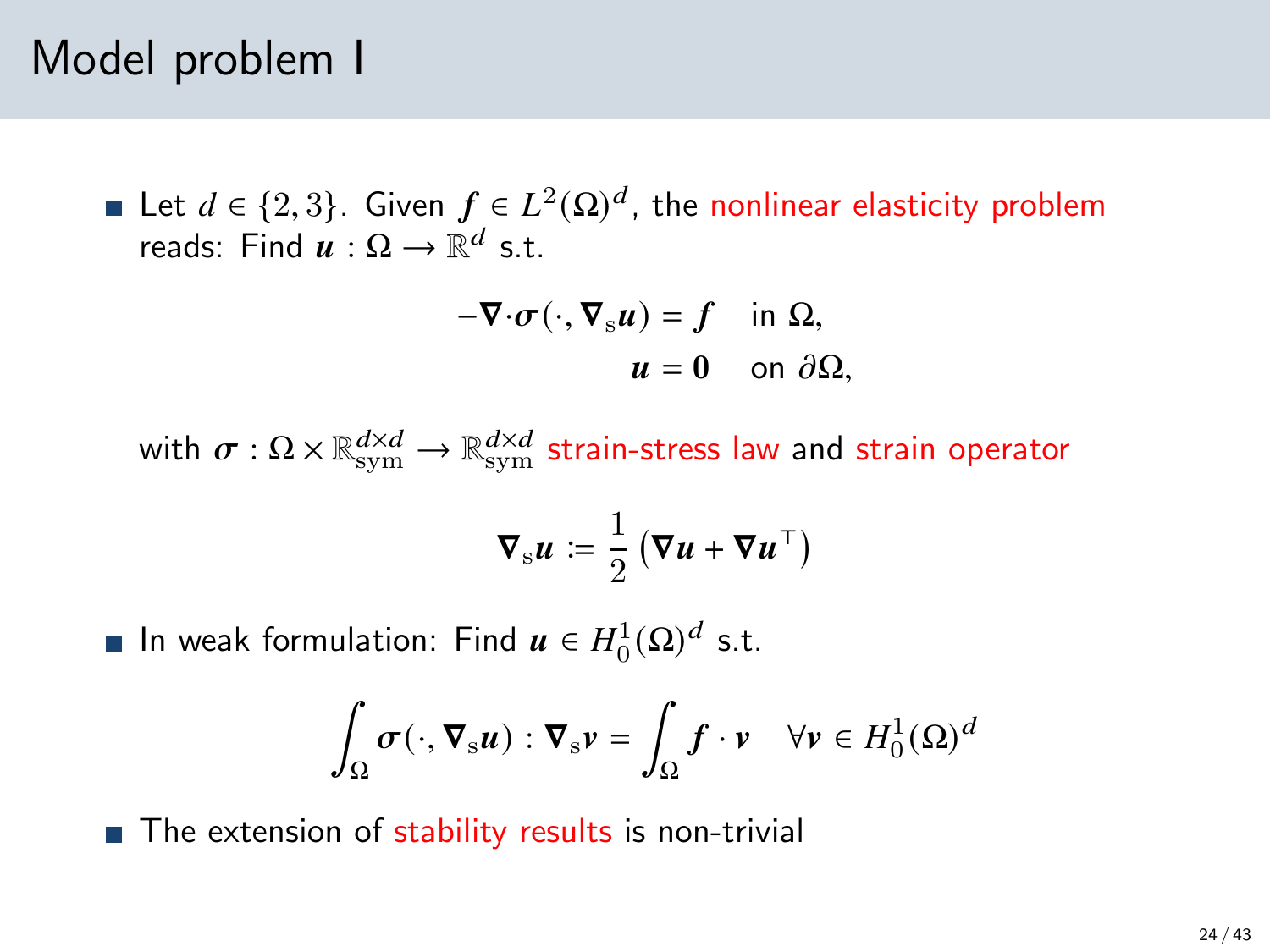## Model problem II

### Example (Linear elasticity)

Given a uniformly elliptic fourth-order tensor-valued function  $\boldsymbol{C}:\Omega\to\mathbb{R}^{d^4}$ , for a.e.  $\boldsymbol{x}\in\Omega$  and all  $\boldsymbol{\tau}\in\mathbb{R}^{d\times d}$ ,

 $\sigma(x,\tau) = C(x)\tau$ .

For homogeneous isotropic media,  $\mathbf{C}(\mathbf{x})\boldsymbol{\tau} = 2\mu \boldsymbol{\tau} + \lambda \operatorname{tr}(\boldsymbol{\tau})\boldsymbol{I}_d$ .

#### Example (Hencky–Mises model)

Given  $\lambda : \mathbb{R} \to \mathbb{R}$  and  $\mu : \mathbb{R} \to \mathbb{R}$ , for a.e.  $x \in \Omega$  and all  $\tau \in \mathbb{R}^{d \times d}$ ,

$$
\boldsymbol{\sigma}(\boldsymbol{\tau}) = 2\mu(\mathrm{dev}(\boldsymbol{\tau}))\boldsymbol{\tau}\boldsymbol{I}_d + \lambda(\mathrm{dev}(\boldsymbol{\tau}))\,\mathrm{tr}(\boldsymbol{\tau})\boldsymbol{I}_d,
$$

where  $\text{dev}(\boldsymbol{\tau}) \coloneqq \text{tr}(\boldsymbol{\tau}^2) - d^{-1} \, \text{tr}(\boldsymbol{\tau})^2.$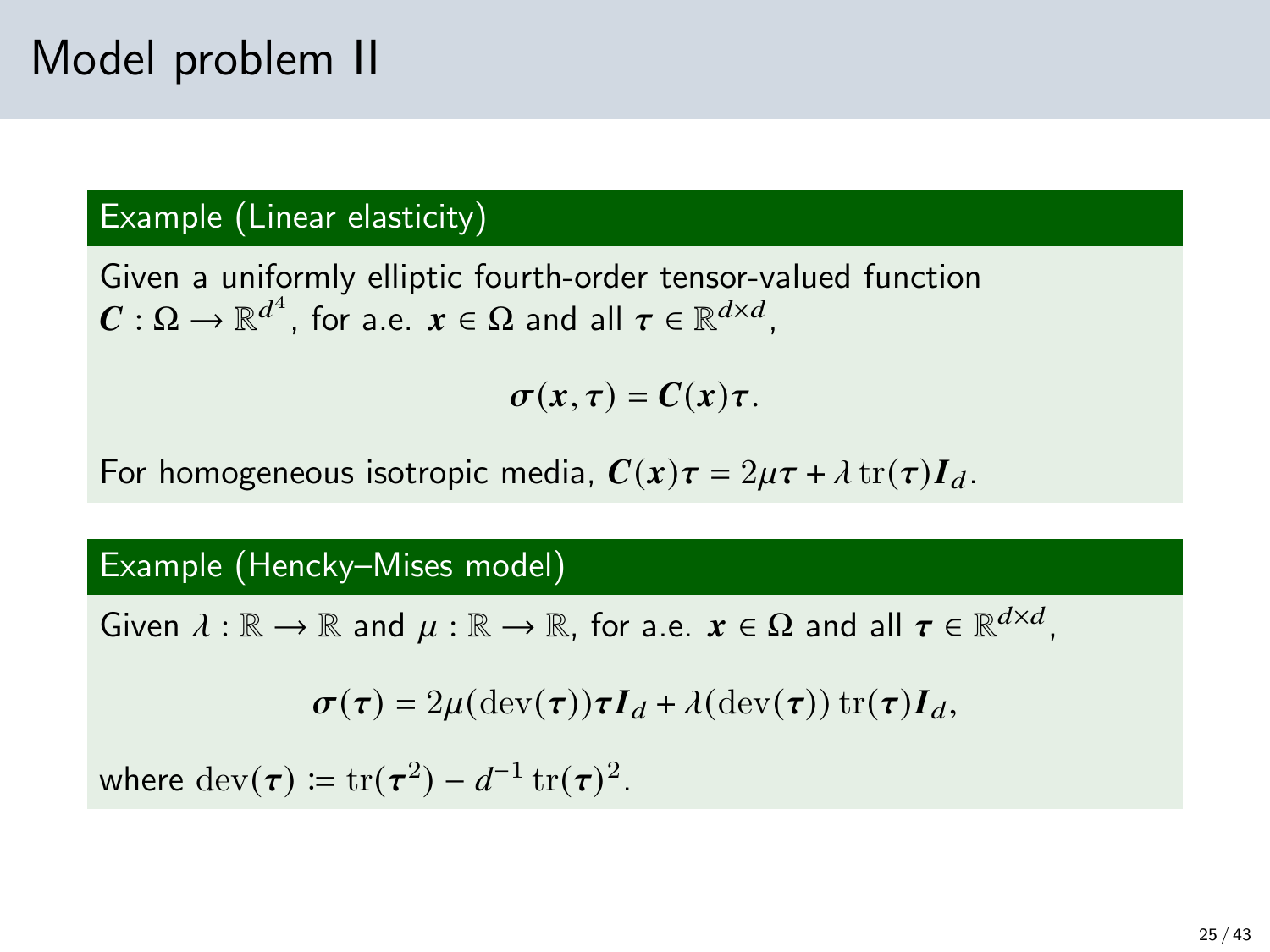#### Example (Isotropic damage model)

Given the damage function  $D: \mathbb{R}^{d\times d}_{\text{sym}} \to (0,1)$  and  $\boldsymbol{C}$  as above, for a.e.  $\boldsymbol{x} \in \Omega$  and all  $\boldsymbol{\tau} \in \mathbb{R}^{d \times d}$ ,

$$
\sigma(x,\tau)=(1-D(\tau))\,C(x)\tau.
$$

#### Example (Second-order model)

Given Lamé parameters  $\mu$ ,  $\lambda$  and second-order moduli A, B, C, for all  $\pmb{\tau} \in \mathbb{R}^{d \times d}$ ,

$$
\sigma(\tau) = 2\mu\tau + \lambda \operatorname{tr}(\tau)\boldsymbol{I}_d + A\tau^2 + B\operatorname{tr}(\tau^2)\boldsymbol{I}_d + 2B\operatorname{tr}(\tau)\tau + C\operatorname{tr}(\tau)^2\boldsymbol{I}_d.
$$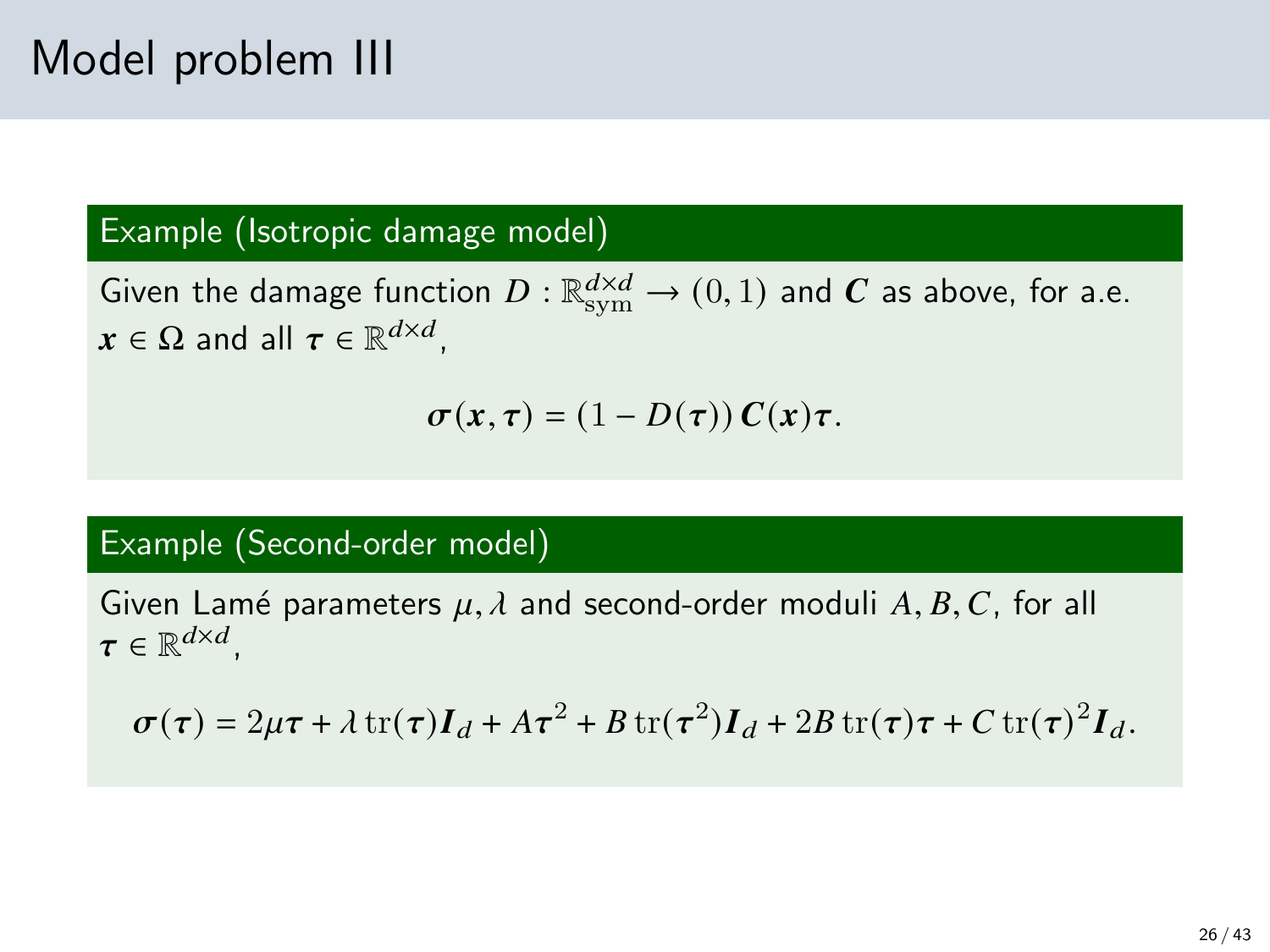### Strain-stress law

For the sake of simplicity, we focus on the Hilbertian case:

#### Assumption (Strain-stress law I)

The Carathéodory function  $\sigma:\Omega\times\mathbb{R}_\mathrm{sym}^{d\times d}\to\mathbb{R}_\mathrm{sym}^{d\times d}$  is s.t., for a.e.  $x\in\Omega$ and all  $\boldsymbol{\tau},\boldsymbol{v}\in\mathbb{R}_{\mathrm{sym}}^{d\times d},$ 

Growth. There exists a real number  $\overline{\sigma} > 0$  s.t.

 $|\sigma(x, \tau) - \sigma(x, 0)| \leq \overline{\sigma} |\tau|.$ 

Goercivity. There is a real number  $\sigma > 0$  s.t.,

 $\sigma(x,\tau): \tau \geq \underline{\sigma} |\tau|^2.$ 

**Monotonicity.** It holds

$$
(\sigma(x,\tau)-\sigma(x,v)):(\tau-v)\geq 0.
$$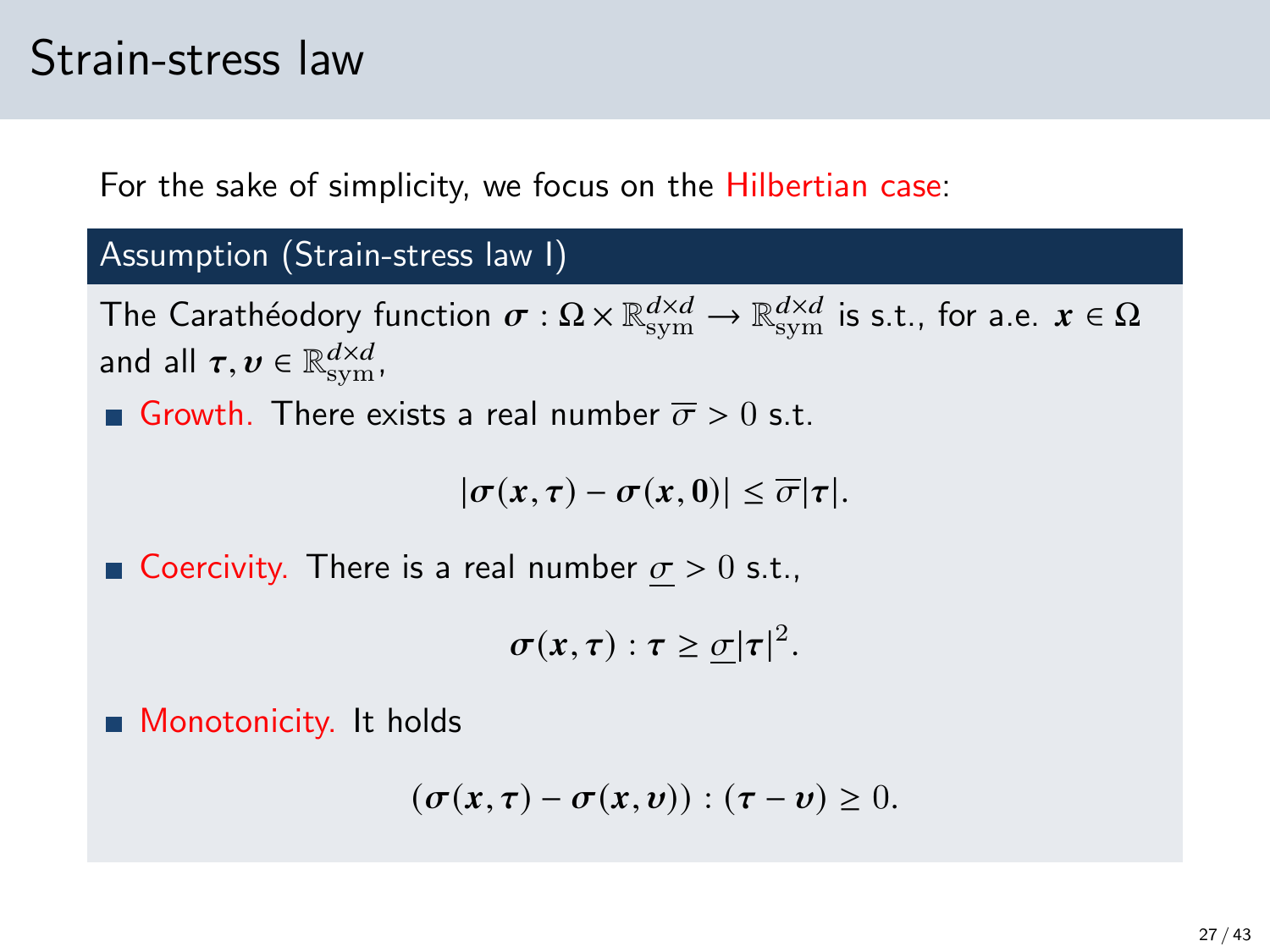### Local HHO space and strain reconstruction

Given  $T \in \mathcal{T}_h$ , the vector version of the local HHO space is

$$
\underline{U}_T^k \coloneqq \Big\{ \underline{v}_T = (\nu_T, (\nu_F)_{F \in \mathcal{F}_T}) \, : \, \nu_T \in \mathbb{P}^k(T)^d \text{ and } \nu_F \in \mathbb{P}^k(F)^d \text{ for all } F \in \mathcal{F}_T \Big\}
$$

furnished with the strain seminorm

$$
\|\underline{\mathbf{v}}_T\|_{\varepsilon,T}^2 := \|\nabla_{\mathbf{s}} \mathbf{v}_T\|_{L^2(T)^{d \times d}}^2 + \sum_{F \in \mathcal{F}_T} h_F^{-1} \|\mathbf{v}_F - \mathbf{v}_T\|_{L^2(F)^d}^2
$$

By similar principles as before, we define the strain reconstruction

$$
\boldsymbol{G}_{\text{s},T}^k:\underline{\boldsymbol{U}}_T^k\to\mathbb{P}^k(T;\mathbb{R}_\text{sym}^{d\times d})
$$

s.t., for all  $\underline{v}_T \in \underline{U}_T^k$  and all  $\tau \in \mathbb{P}^k(T; \mathbb{R}_\mathrm{sym}^{d \times d})$ ,

$$
\int_T \mathbf{G}_{\mathrm{s},T}^k \underline{\mathbf{v}}_T : \tau = -\int_T \mathbf{v}_T \cdot (\nabla \cdot \tau) + \sum_{F \in \mathcal{F}_T} \int_F \mathbf{v}_F \cdot (\tau \mathbf{n}_{TF})
$$

With  $\underline{I}_T^k$  interpolator on  $\underline{U}_T^k$ ,  $G_{\mathrm{s},T}^k(\underline{I}_T^k v) = \pi_T^k(\nabla_{\mathrm{s}} v)$  for all  $v \in H^1(T)^d$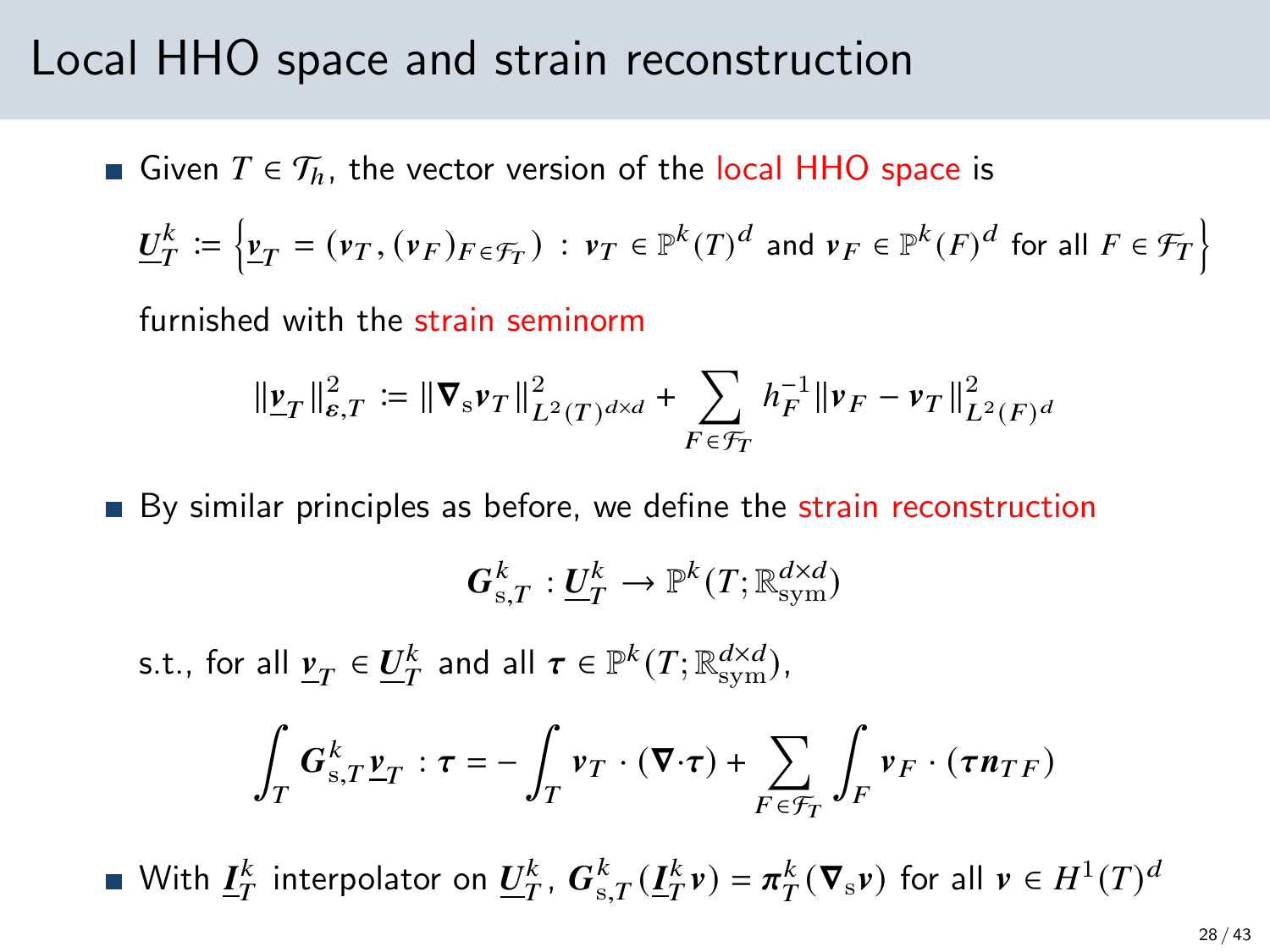■ At the global level, we define the space

$$
\underline{U}_h^k := \{ \underline{v}_h = ((\nu_T)_{T \in \mathcal{T}_h}, (\nu_F)_{F \in \mathcal{T}_h}) :
$$
  

$$
\nu_T \in \mathbb{P}^k(T)^d \text{ for all } T \in \mathcal{T}_h \text{ and } \nu_F \in \mathbb{P}^k(F)^d \text{ for all } F \in \mathcal{F}_h \}
$$

along with its subspace with strongly enforced BC

$$
\underline{U}_{h,0}^k := \{ \underline{v}_h \in \underline{U}_h^k : v_F = 0 \text{ for all } F \in \mathcal{F}_h \text{ s.t. } F \subset \partial \Omega \}
$$

- We denote by  $\lVert \cdot \rVert_{\varepsilon,h}$  the global strain norm
- The global strain reconstruction  $\bm{G}_{\text{s},h}^k:\underline{\bm{U}}_h^k\to\mathbb{P}^k(\mathcal{T}_h;\mathbb{R}_{\text{sym}}^{d\times d})$  is s.t.

$$
\forall \underline{v}_h \in \underline{U}_h^k, \quad (\boldsymbol{G}_{\mathrm{s},h}^k \underline{v}_h)_{|T} \coloneqq \boldsymbol{G}_{\mathrm{s},T}^k \underline{v}_T \quad \forall T \in \mathcal{T}_h
$$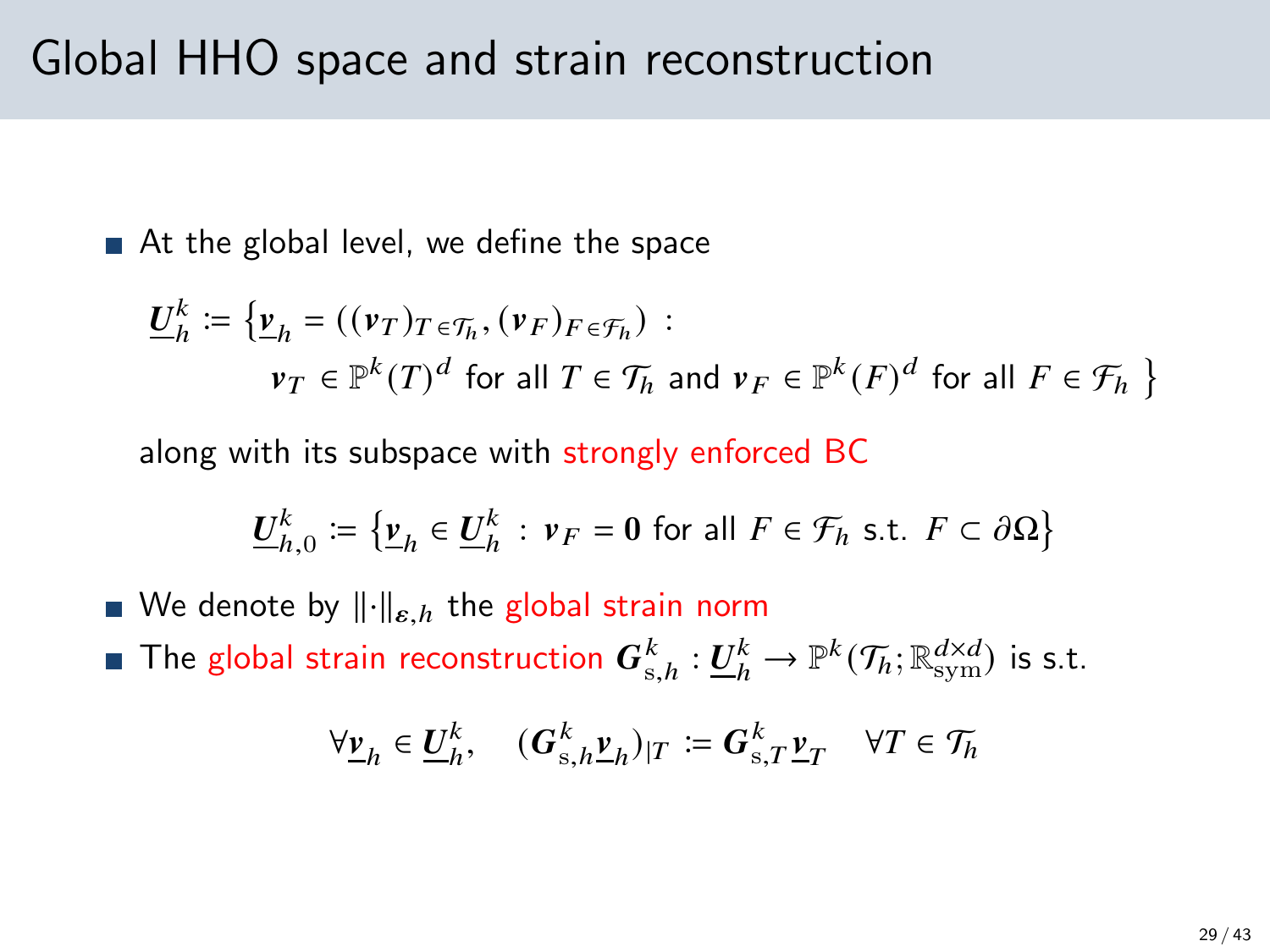### Local stabilization

As for the scalar case, we define the function  $\mathrm{a}_h: \underline{U}_h^k\times \underline{U}_h^k\to \mathbb{R}$  s.t.

$$
\mathbf{a}_h(\underline{\mathbf{u}}_h, \underline{\mathbf{v}}_h) \coloneqq \int_{\Omega} \sigma(\mathbf{G}_{\mathrm{s},h}^k \underline{\mathbf{u}}_h) : \mathbf{G}_{\mathrm{s},h}^k \underline{\mathbf{v}}_h + \sum_{T \in \mathcal{T}_h} \mathrm{sr}(\underline{\mathbf{u}}_T, \underline{\mathbf{v}}_T)
$$

with bilinear forms  $\mathrm{s}_T:\underline{U}_T^k\times\underline{U}_T^k\to\mathbb{R}$ ,  $T\in\mathcal{T}_h$ , satisfying:

#### Assumption (Stabilization bilinear form)

Symmetry and positivity.  $s_T$  is symmetric and positive semidefinite. Stability. It holds, uniformly in *h*: For all  $\underline{v}_T \in \underline{U}_T^k$ ,

$$
\|\boldsymbol{G}_{\text{s},T}^k\boldsymbol{\underline{v}}_T\|_{L^2(T)^{d\times d}}^2 + {\rm s}_T\left(\boldsymbol{\underline{v}}_T,\boldsymbol{\underline{v}}_T\right) \simeq \|\boldsymbol{\underline{v}}_T\|_{\epsilon,T}^2.
$$

Polynomial consistency.  $\forall (w, \underline{v}_T) \in \mathbb{P}^{k+1}(T)^d \times U_T^k$ ,  $s_T(\underline{I}_T^k w, \underline{v}_T) = 0$ .

#### Remark (Polynomial degree)

Stability and polynomial consistency are incompatible for  $k = 0!$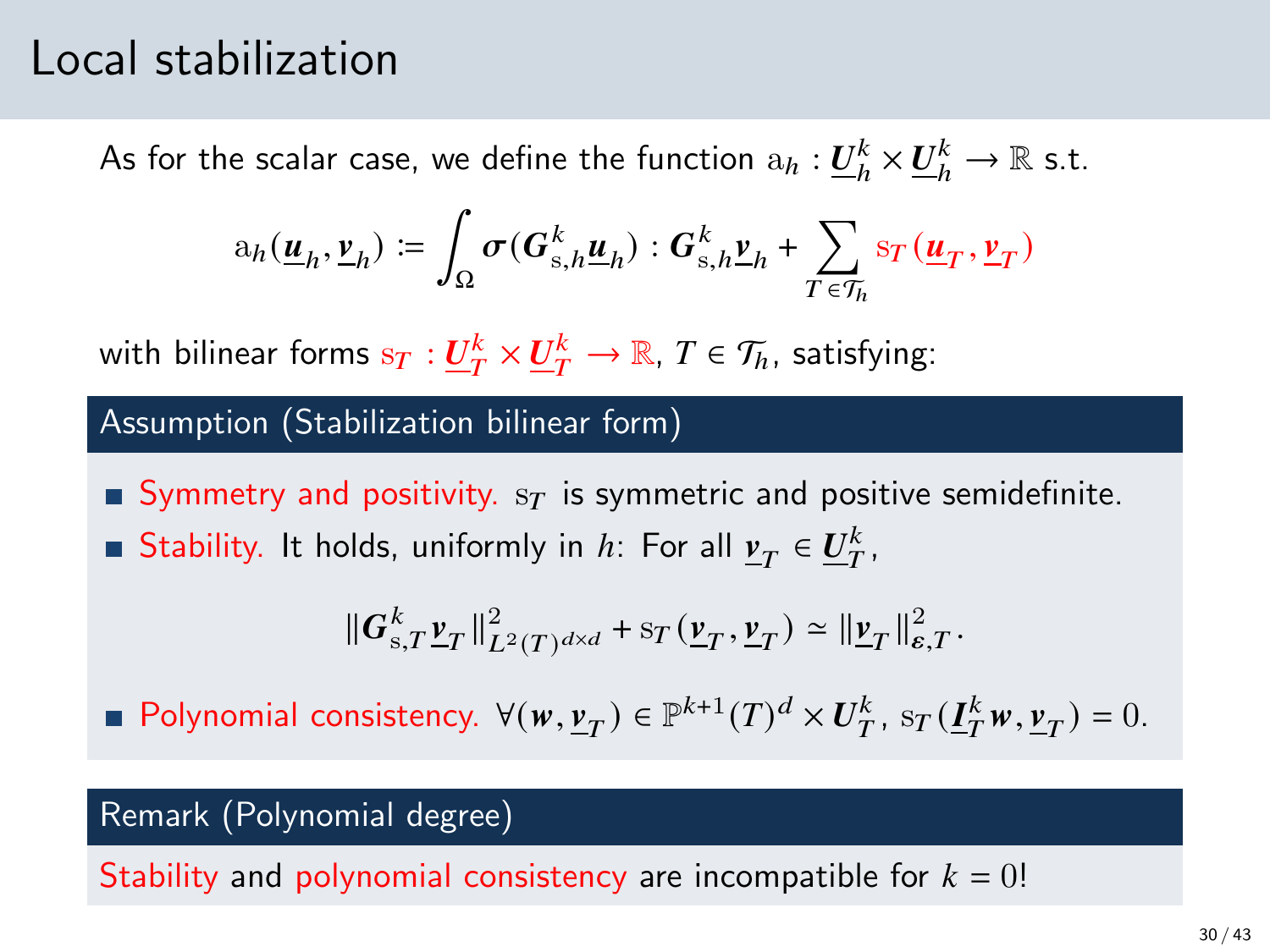## Discrete Korn inequality

#### Theorem (Discrete Korn inequality)

Assume  $k \ge 1$ . Then, for all  $\underline{v}_h \in \underline{U}_{h,0}^k$ , letting  $v_h \in \mathbb{P}^k(\mathcal{T}_h)^d$  be s.t.  $(v_h)_{|T} := v_T$  for all  $T \in \mathcal{T}_h$ ,

$$
\|\nu_h\|_{L^2(\Omega)^d} + \|\nabla_h \nu_h\|_{L^2(\Omega)^{d\times d}} \lesssim \|\underline{\nu}_h\|_{\varepsilon, h} \lesssim \underline{\sigma}^{-\frac{1}{2}} a_h(\underline{\nu}_h, \underline{\nu}_h)^{\frac{1}{2}}.
$$

#### Proof.

**Prove a Korn inequality on broken polynomial spaces using the** node-averaging operator on a simplicial submesh: For all  $v_h \in \mathbb{P}^k(\mathcal{T}_h)^d$ ,

$$
\|\nabla_h v_h\|_{L^2(\Omega)^{d\times d}}^2 \lesssim \|\nabla_{s,h} v_h\|_{L^2(\Omega)^{d\times d}}^2 + \sum_{F \in \mathcal{F}_h} \frac{1}{h_F} \|\big[v_h\big]_F\|_{L^2(F)^d}^2
$$

- **Use**  $\|\cdot\|_{\varepsilon,h}$  to control the jumps via a triangle inequality
- **u** Use the coercivity of  $\sigma$  to conclude **Example 2** to  $\Box$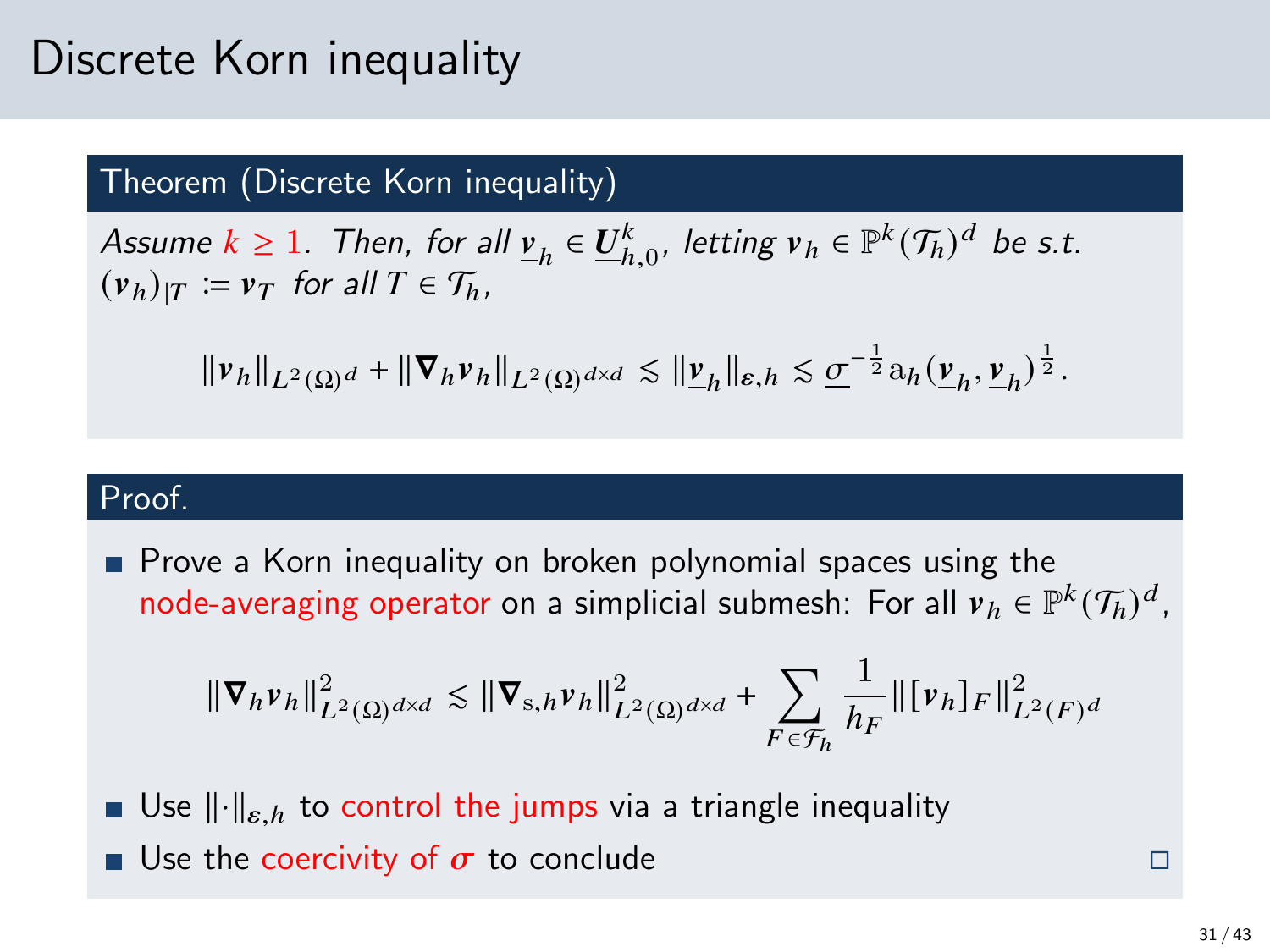### Discrete problem and existence

The discrete elasticity problem reads:

<span id="page-31-0"></span>Find 
$$
\underline{\mathbf{u}}_h \in \underline{\mathbf{U}}_{h,0}^k
$$
 s.t.  $a_h(\underline{\mathbf{u}}_h, \underline{\mathbf{v}}_h) = \int_{\Omega} \mathbf{f} \cdot \mathbf{v}_h$  for all  $\underline{\mathbf{v}}_h \in \underline{\mathbf{U}}_{h,0}^k$  (II<sub>el</sub>)

#### Theorem (Existence and convergence)

Assume  $k \geq 1$ . Then, problem  $(\Pi_{el})$  admits at least one solution, and any solution  $\underline{\boldsymbol{u}}_h \in \underline{U}_{h,0}^k$  to this problem satisfies the a priori bound

$$
\|\underline{\boldsymbol{u}}_h\|_{\varepsilon,h}\leq C\|f\|_{L^2(\Omega)^d},
$$

with  $C > 0$  depending only on  $\Omega$ ,  $\sigma$ ,  $\overline{\sigma}$ , k, and the mesh regularity parameter. Moreover, denoting by  $(\underline{\pmb{u}}_h)_{h>0}$  the sequence of discrete solutions on a regular mesh sequence  $(M_h)_{h>0}$ , as  $h \to 0$ , up to a subsequence,

**ii** 
$$
u_h \to u
$$
 strongly in  $L^q(\Omega)^d$  with  $1 \le q < \begin{cases} +\infty & \text{if } d = 2, \\ 6 & \text{if } d = 3, \end{cases}$ 

 $\boldsymbol{G}_{\text{s},h}^k \underline{\boldsymbol{u}}_h \rightharpoonup \boldsymbol{\nabla}_{\text{s}} \boldsymbol{u}$  weakly in  $L^2(\Omega)^{d \times d}$ ,

with  $\pmb{u}\in H^1_0(\Omega)^d$  solution to the continuous problem.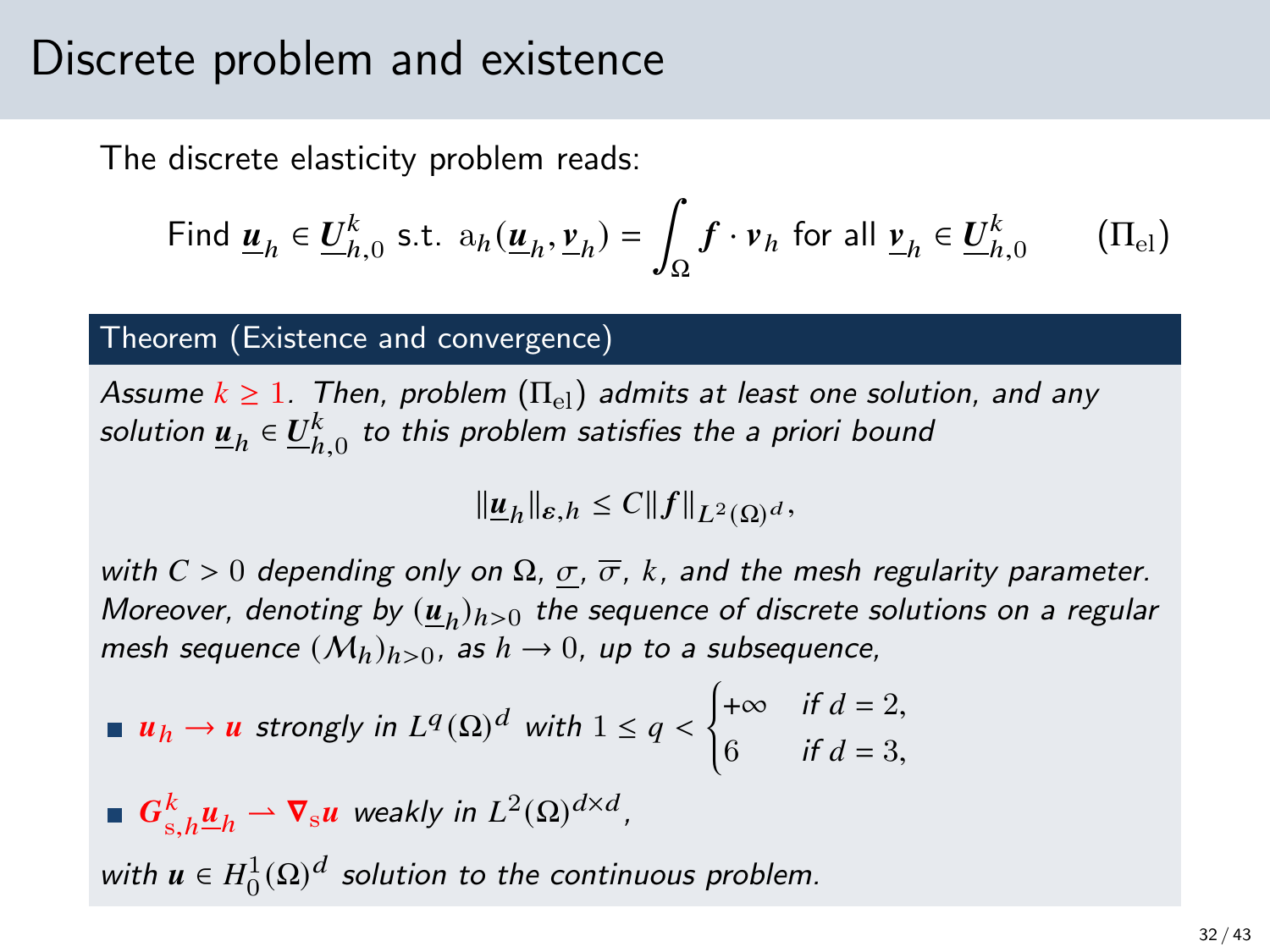### Error estimate

#### Assumption (Strain-stress law II)

In addition to Assumption I, it holds, for a.e.  $x\in\Omega$  and all  $\tau, v\in\mathbb{R}_{\rm sym}^{d\times d}$ ,

Hölder continuity. There exists a real number  $\sigma^* > 0$  s.t.

$$
|\sigma(x,\tau)-\sigma(x,v)|\leq \sigma^*|\tau-v|.
$$

■ Strong monotonicity. There exists a real number  $\sigma_* > 0$  s.t.

$$
(\sigma(x,\tau)-\sigma(x,v)):(\tau-v)\geq \sigma_*|\tau-v|^2.
$$

#### Theorem (Error estimate)

Under Assumption II, and further assuming  $k \geq 1$  and star-shaped elements. Then, if  $u \in H^{k+2}(\mathcal{T}_h)^d$  and  $\sigma(\cdot, \nabla_s u) \in H^{k+1}(\mathcal{T}_h)^{d \times d}$ ,

$$
\|\underline{\boldsymbol{u}}_h-\underline{\boldsymbol{I}}_h^k\boldsymbol{u}\|_{\varepsilon,h}\leq Ch^{k+1}\left(\|\boldsymbol{u}\|_{H^{k+2}(\mathcal{T}_h)^d}+\|\boldsymbol{\sigma}(\cdot,\boldsymbol{\nabla}_{\mathbf{s}}\boldsymbol{u})\|_{H^{k+1}(\mathcal{T}_h)^{d\times d}}\right),
$$

with C depending only on  $\Omega$ ,  $\overline{\sigma}$ ,  $\sigma$ ,  $\sigma^*$ ,  $\sigma_*$ , k, the mesh regularity and an upper bound of  $||f||_{L^2(\Omega)}d$ .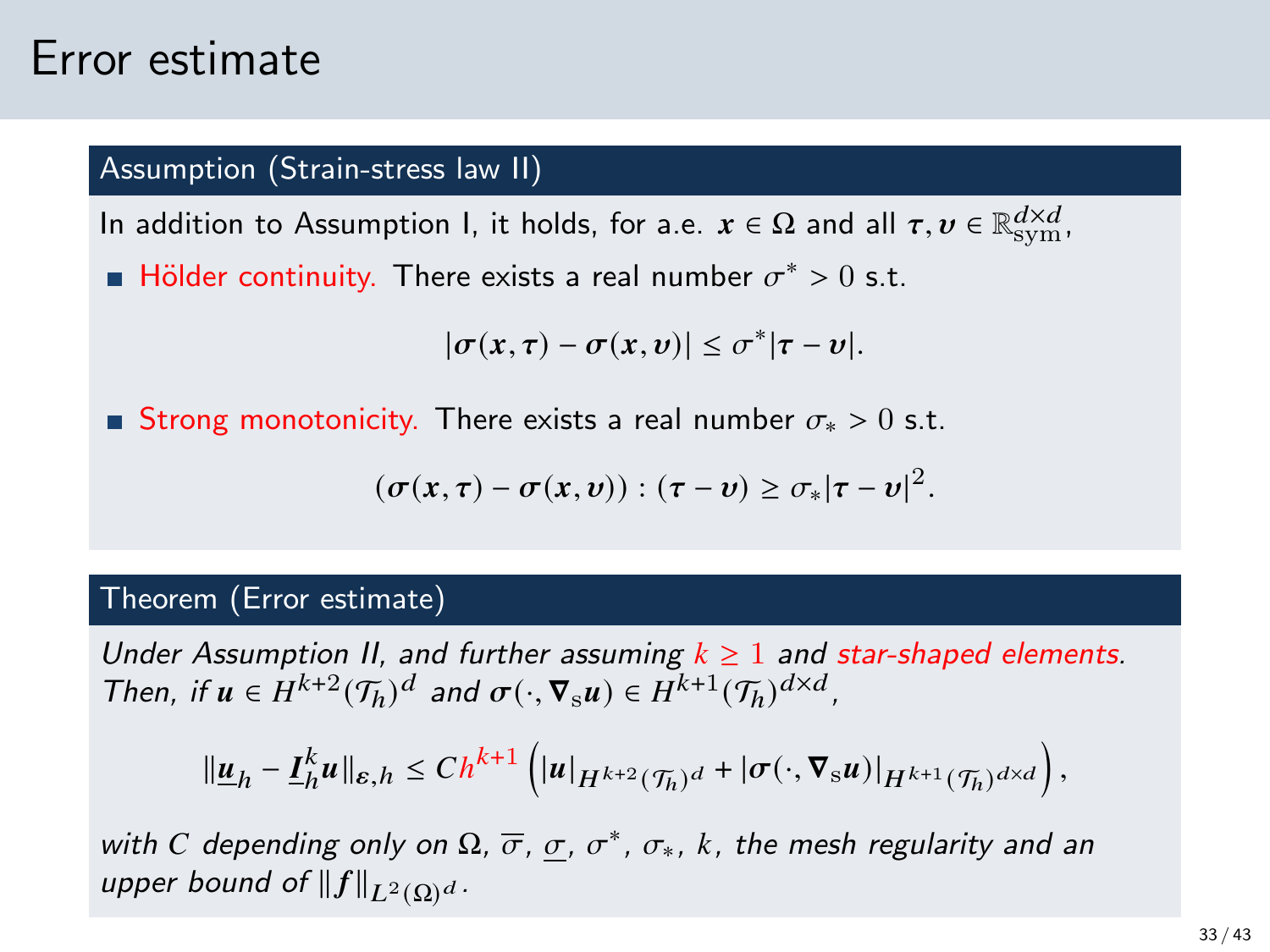# Numerical examples I

Convergence

- We let  $\sigma$  be given by the Hencky–Mises model
- We set  $\Omega = (0, 1)^2$  and consider the following displacement field

$$
\boldsymbol{u}(\boldsymbol{x}) = (\sin(\pi x_1)\sin(\pi x_2), \sin(\pi x_1)\sin(\pi x_2))
$$

 $\blacksquare$   $f$  is inferred from the exact solution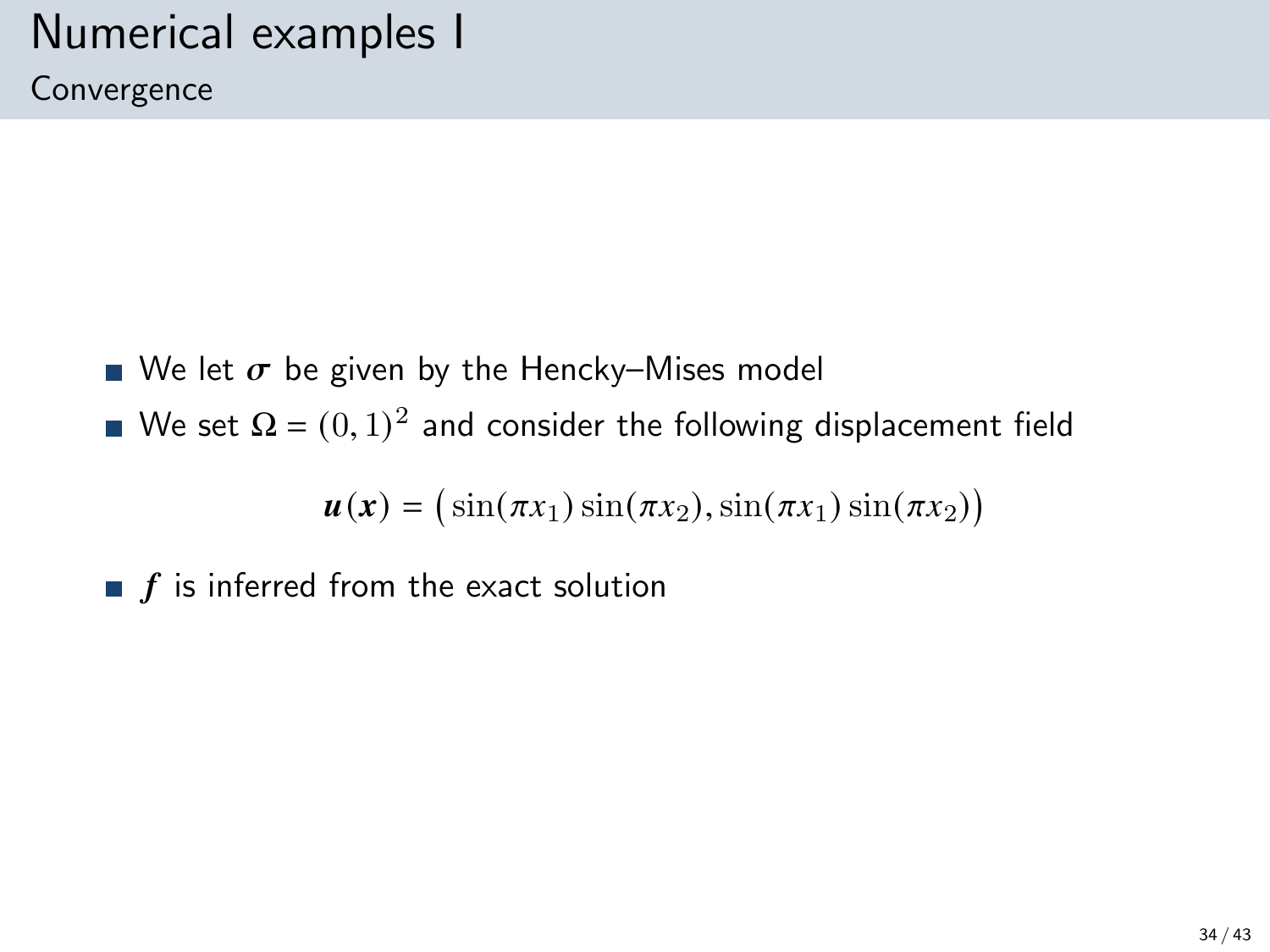### Numerical examples II

### Convergence

| h                                                                                                                    | $\ \nabla_{\mathbf{s}} u - G_{\mathbf{s},h}^k \underline{u}_h\ $                                                     | EOC                          | $\ \pi_h^k u - u_h\ $                                                                                                 | EOC                          |  |  |  |  |
|----------------------------------------------------------------------------------------------------------------------|----------------------------------------------------------------------------------------------------------------------|------------------------------|-----------------------------------------------------------------------------------------------------------------------|------------------------------|--|--|--|--|
| $k=1$                                                                                                                |                                                                                                                      |                              |                                                                                                                       |                              |  |  |  |  |
| $3.07 \cdot 10^{-2}$<br>$1.54 \cdot 10^{-2}$                                                                         | $5.59 \cdot 10^{-2}$<br>$1.51 \cdot 10^{-2}$                                                                         | 1.9                          | $7.32 \cdot 10^{-3}$<br>$1.05 \cdot 10^{-3}$                                                                          | 2.81                         |  |  |  |  |
| $7.68 \cdot 10^{-3}$<br>$3.84 \cdot 10^{-3}$                                                                         | $3.86 \cdot 10^{-3}$<br>$1.01 \cdot 10^{-3}$                                                                         | 1.96<br>1.93                 | $1.34 \cdot 10^{-4}$<br>$1.7 \cdot 10^{-5}$                                                                           | 2.96<br>2.98                 |  |  |  |  |
| $1.92 \cdot 10^{-3}$                                                                                                 | $2.59 \cdot 10^{-4}$                                                                                                 | 1.96                         | $2.15 \cdot 10^{-6}$                                                                                                  | 2.98                         |  |  |  |  |
| $k=2$                                                                                                                |                                                                                                                      |                              |                                                                                                                       |                              |  |  |  |  |
| $3.07 \cdot 10^{-2}$<br>$1.54 \cdot 10^{-2}$<br>$7.68 \cdot 10^{-3}$<br>$3.84 \cdot 10^{-3}$<br>$1.92 \cdot 10^{-3}$ | $1.3 \cdot 10^{-2}$<br>$1.29 \cdot 10^{-3}$<br>$2.11 \cdot 10^{-4}$<br>$2.73 \cdot 10^{-5}$<br>$3.42 \cdot 10^{-6}$  | 3.35<br>2.6<br>2.95<br>3.00  | $1.47 \cdot 10^{-3}$<br>$6.05 \cdot 10^{-5}$<br>$5.36 \cdot 10^{-6}$<br>$3.6 \cdot 10^{-7}$<br>$2.28 \cdot 10^{-8}$   | 4.62<br>3.48<br>3.9<br>3.98  |  |  |  |  |
| $k=3$                                                                                                                |                                                                                                                      |                              |                                                                                                                       |                              |  |  |  |  |
| $3.07 \cdot 10^{-2}$<br>$1.54 \cdot 10^{-2}$<br>$7.68 \cdot 10^{-3}$<br>$3.84 \cdot 10^{-3}$<br>$1.92 \cdot 10^{-3}$ | $2.81 \cdot 10^{-3}$<br>$3.72 \cdot 10^{-4}$<br>$2.16 \cdot 10^{-5}$<br>$1.43 \cdot 10^{-6}$<br>$9.51 \cdot 10^{-8}$ | 2.93<br>4.09<br>3.92<br>3.91 | $2.39 \cdot 10^{-4}$<br>$1.95 \cdot 10^{-5}$<br>$5.47 \cdot 10^{-7}$<br>$1.66 \cdot 10^{-8}$<br>$5.34 \cdot 10^{-10}$ | 3.63<br>5.14<br>5.04<br>4.96 |  |  |  |  |

Table: Triangular mesh family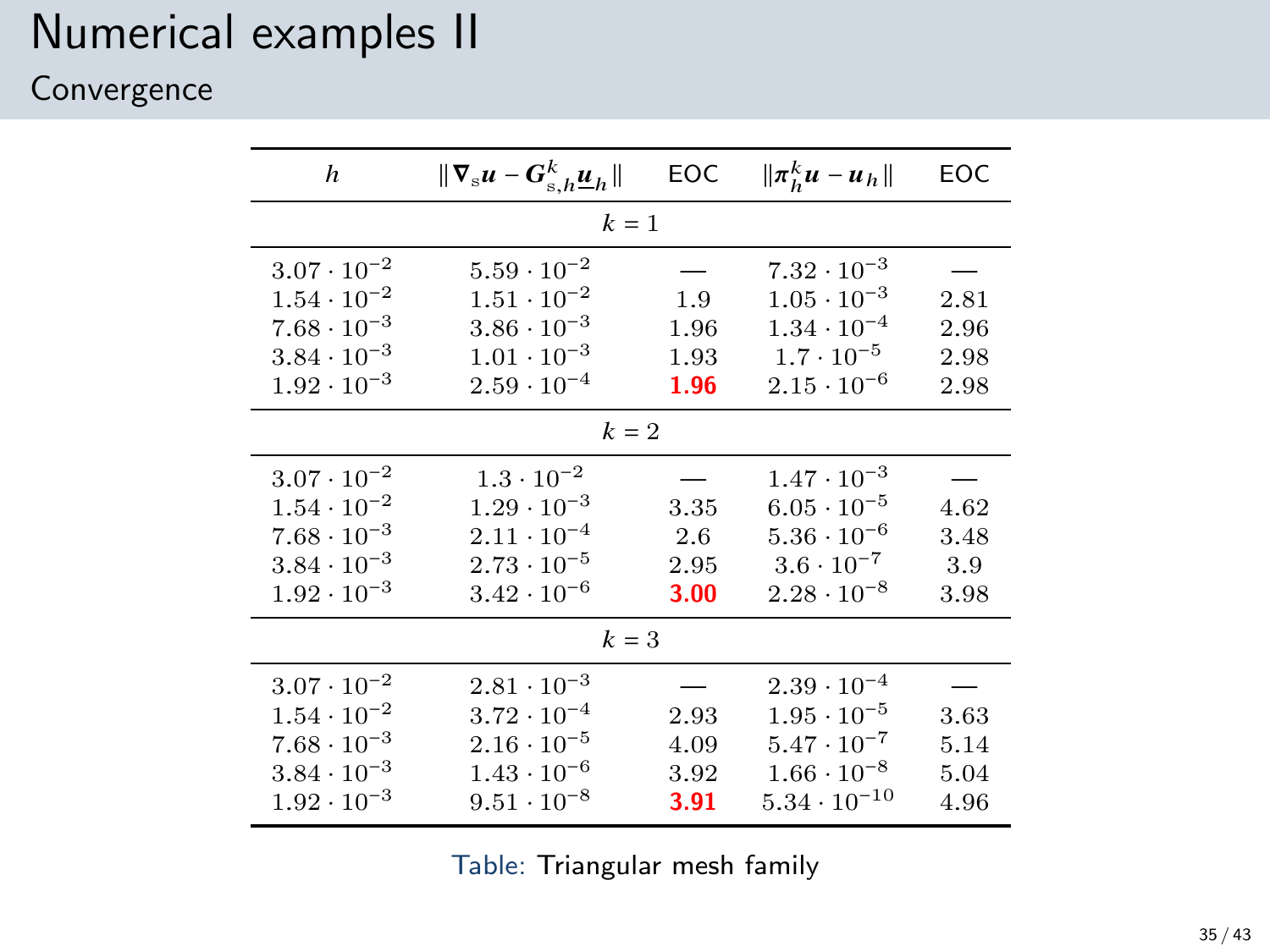### Numerical examples III

### Convergence

| h                    | $\ \nabla_{\mathbf{s}} u - G_{\mathbf{s},h}^k \underline{u}_h\ $ | EOC  | $\ \pi_k^k u - u_h\ $ | EOC  |  |  |  |  |
|----------------------|------------------------------------------------------------------|------|-----------------------|------|--|--|--|--|
| $k=1$                |                                                                  |      |                       |      |  |  |  |  |
| $6.3 \cdot 10^{-2}$  | 0.22                                                             |      | $2.75 \cdot 10^{-2}$  |      |  |  |  |  |
| $3.42 \cdot 10^{-2}$ | $3.72 \cdot 10^{-2}$                                             | 2.89 | $3.73 \cdot 10^{-3}$  | 3.27 |  |  |  |  |
| $1.72 \cdot 10^{-2}$ | $7.17 \cdot 10^{-3}$                                             | 2.4  | $4.83 \cdot 10^{-4}$  | 2.97 |  |  |  |  |
| $8.59 \cdot 10^{-3}$ | $1.44 \cdot 10^{-3}$                                             | 2.31 | $6.14 \cdot 10^{-5}$  | 2.97 |  |  |  |  |
| $4.3 \cdot 10^{-3}$  | $2.4 \cdot 10^{-4}$                                              | 2.59 | $7.7 \cdot 10^{-6}$   | 3.00 |  |  |  |  |
| $k=2$                |                                                                  |      |                       |      |  |  |  |  |
| $6.3 \cdot 10^{-2}$  | $2.68 \cdot 10^{-2}$                                             |      | $3.04 \cdot 10^{-3}$  |      |  |  |  |  |
| $3.42 \cdot 10^{-2}$ | $7.01 \cdot 10^{-3}$                                             | 2.2  | $3.56 \cdot 10^{-4}$  | 3.51 |  |  |  |  |
| $1.72 \cdot 10^{-2}$ | $1.09 \cdot 10^{-3}$                                             | 2.71 | $3.31 \cdot 10^{-5}$  | 3.46 |  |  |  |  |
| $8.59 \cdot 10^{-3}$ | $1.41 \cdot 10^{-4}$                                             | 2.95 | $2.53 \cdot 10^{-6}$  | 3.7  |  |  |  |  |
| $4.3 \cdot 10^{-3}$  | $1.96 \cdot 10^{-5}$                                             | 2.85 | $1.72 \cdot 10^{-7}$  | 3.89 |  |  |  |  |
| $k=3$                |                                                                  |      |                       |      |  |  |  |  |
| $6.3 \cdot 10^{-2}$  | $1.11 \cdot 10^{-2}$                                             |      | $1.08 \cdot 10^{-3}$  |      |  |  |  |  |
| $3.42 \cdot 10^{-2}$ | $1.92 \cdot 10^{-3}$                                             | 2.87 | $9.29 \cdot 10^{-5}$  | 4.02 |  |  |  |  |
| $1.72 \cdot 10^{-2}$ | $2.79 \cdot 10^{-4}$                                             | 2.81 | $6.13 \cdot 10^{-6}$  | 3.95 |  |  |  |  |
| $8.59 \cdot 10^{-3}$ | $2.54 \cdot 10^{-5}$                                             | 3.45 | $2.88 \cdot 10^{-7}$  | 4.4  |  |  |  |  |
| $4.3 \cdot 10^{-3}$  | $1.61 \cdot 10^{-6}$                                             | 3.99 | $1.24 \cdot 10^{-8}$  | 4.55 |  |  |  |  |

Table: Hexagonal mesh family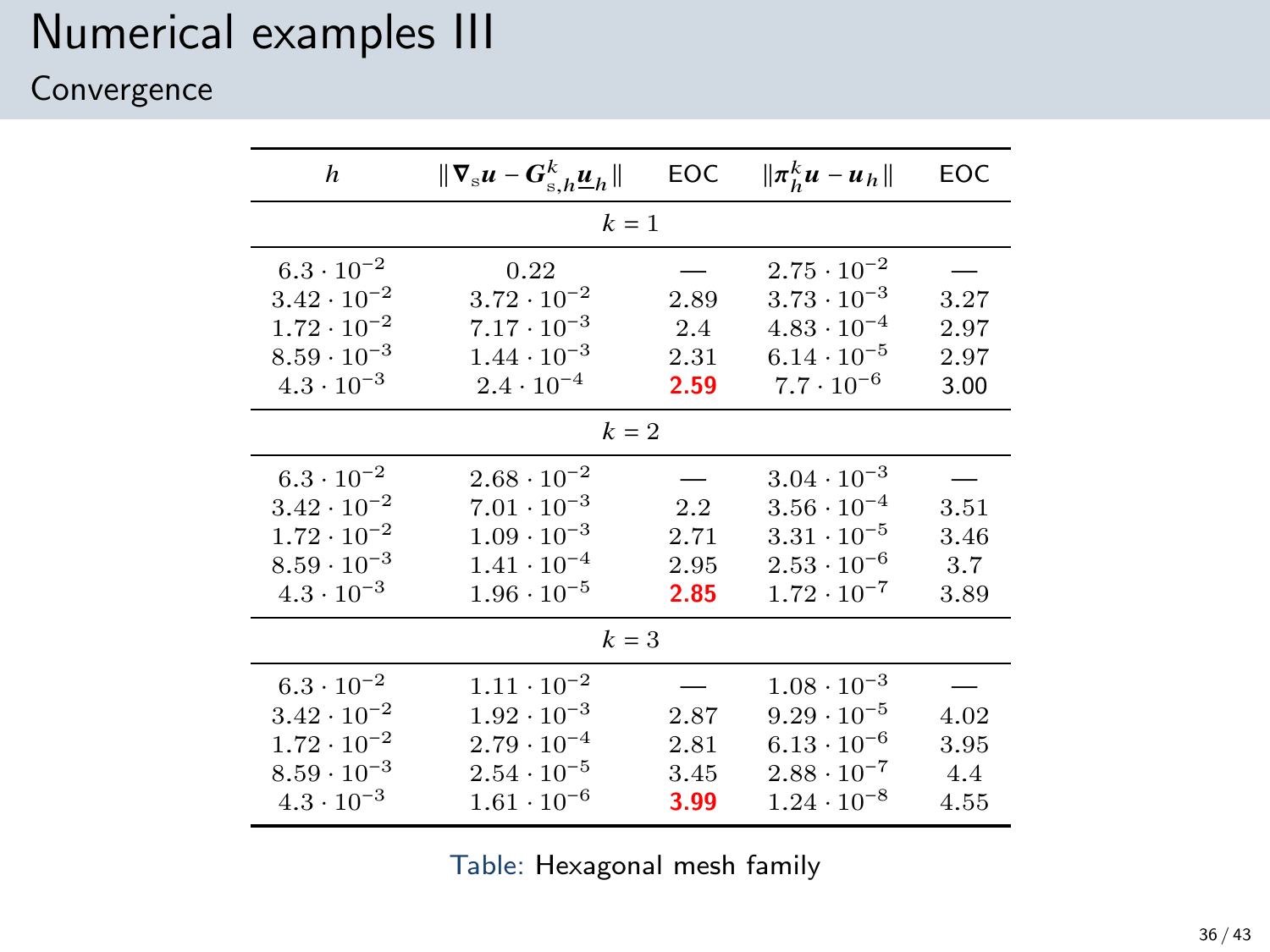### Numerical examples I

Tensile and shear test cases



Figure: Shear and tensile test cases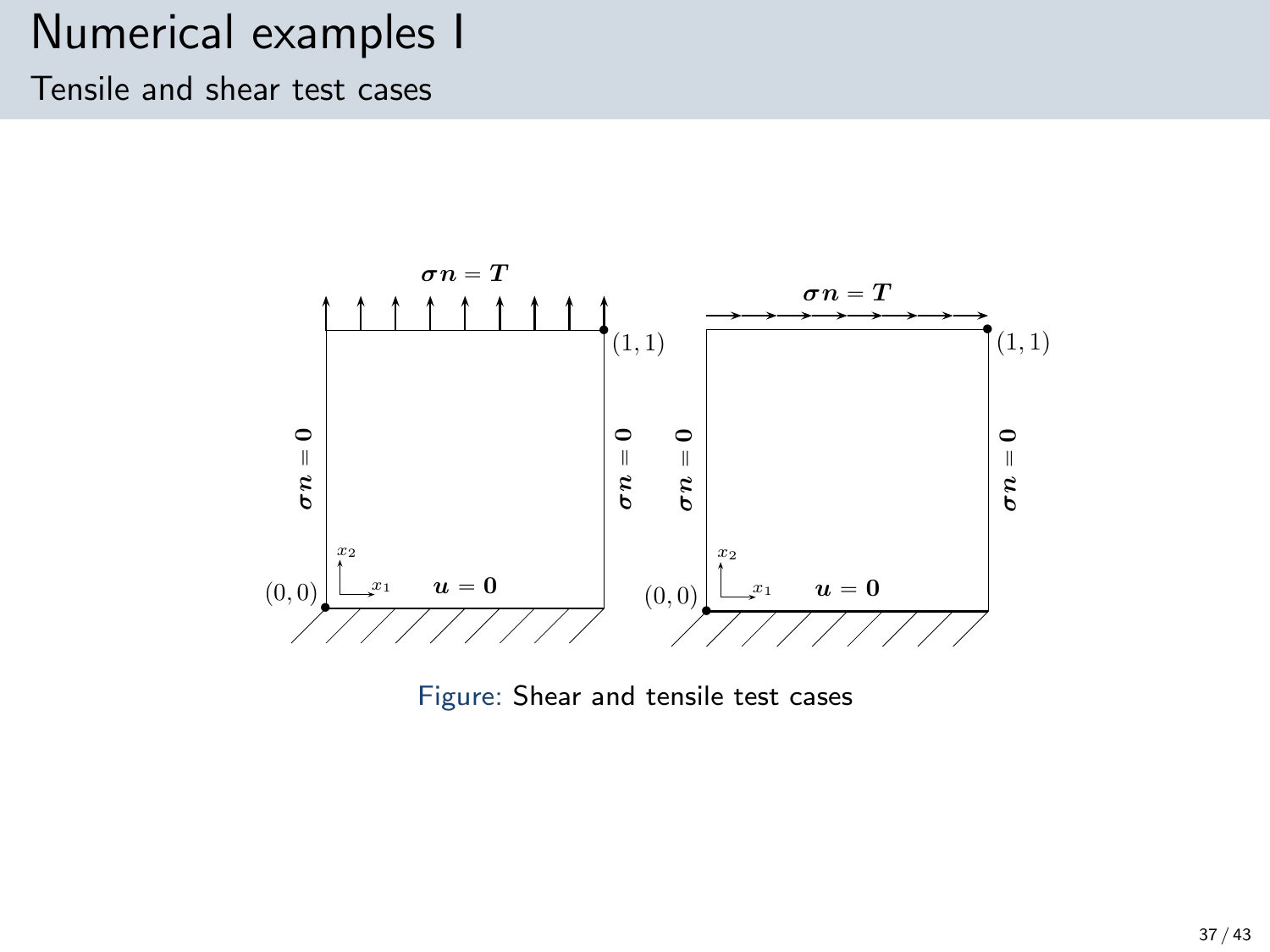## Numerical examples II

Tensile and shear test cases



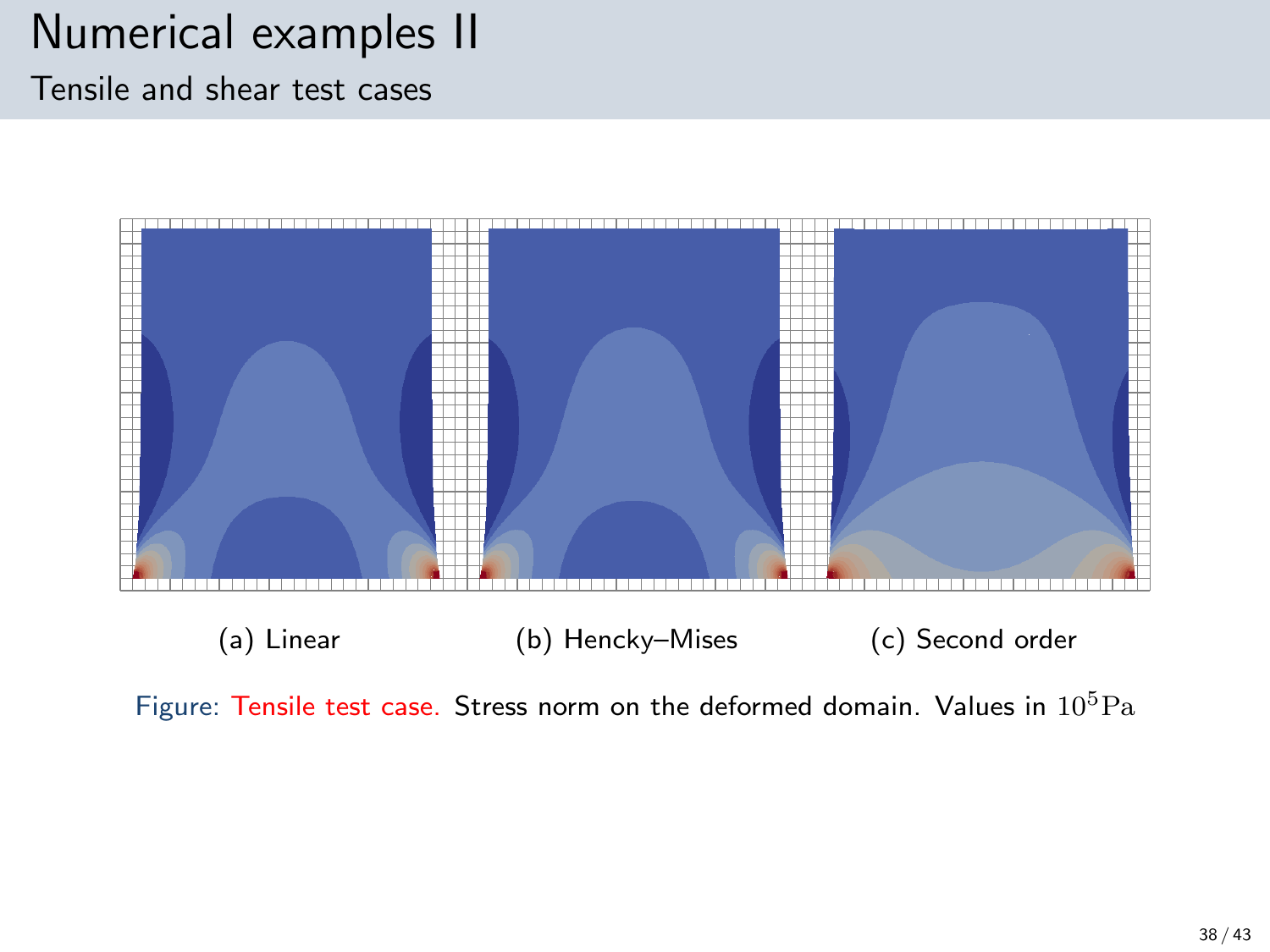### Numerical examples III

Tensile and shear test cases



Figure: Shear test case. Stress norm on the deformed domain. Values in  $10^4$ Pa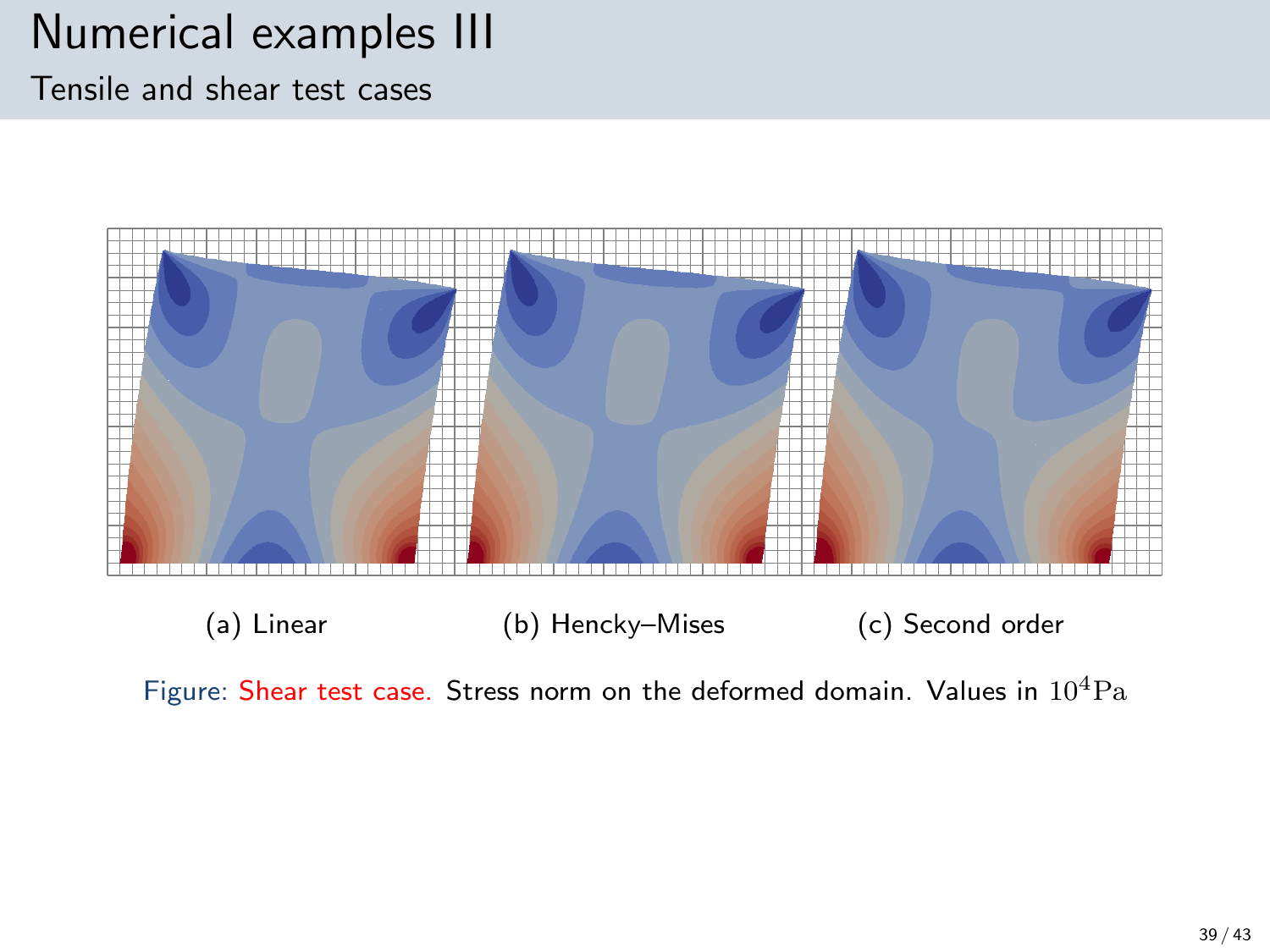### Numerical examples IV Tensile and shear test cases



Figure: Energy vs  $h$ , tensile and shear test cases, linear model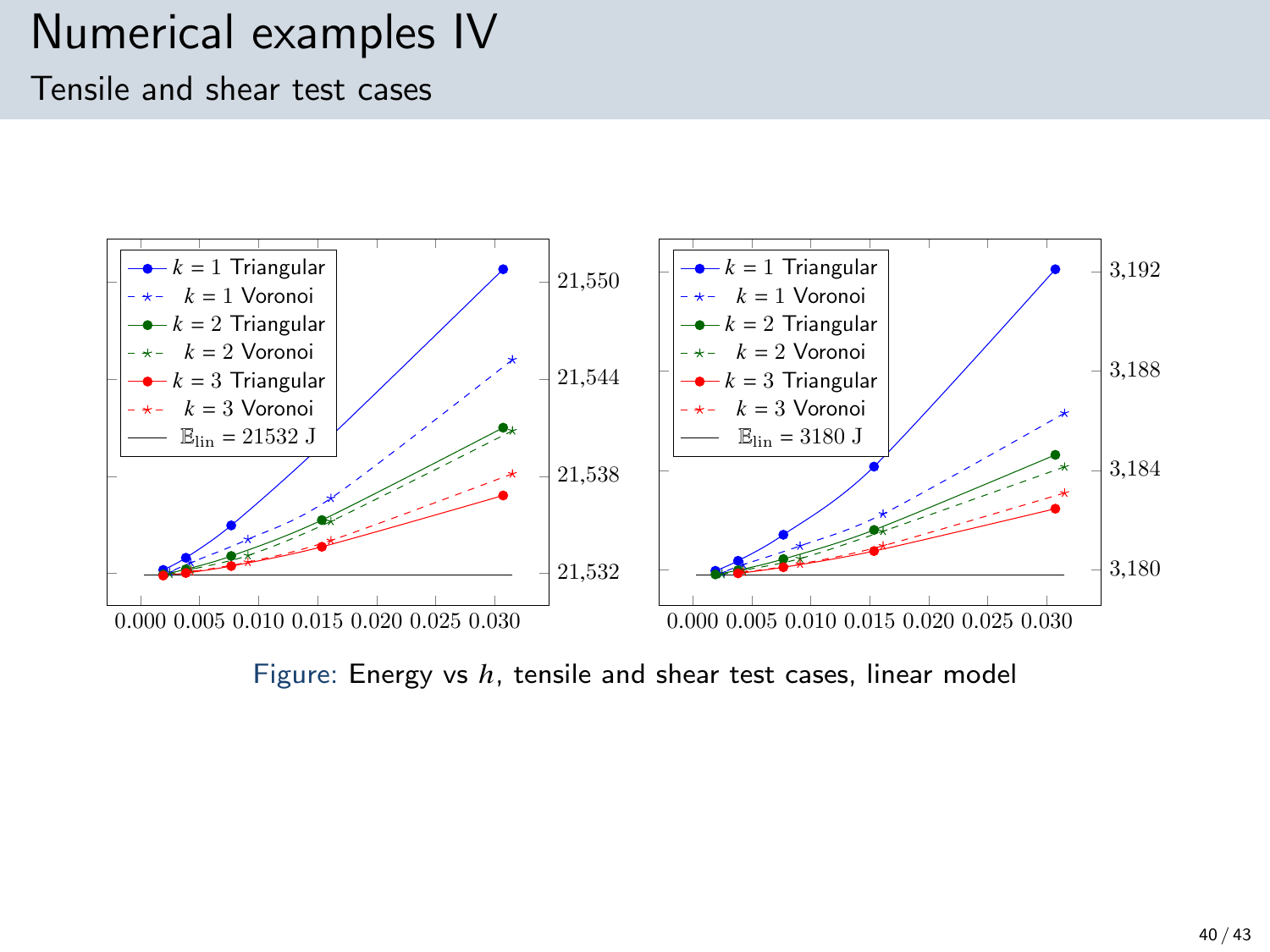### Numerical examples V Tensile and shear test cases



Figure: Energy vs  $h$ , tensile and shear test cases, Hencky–Mises model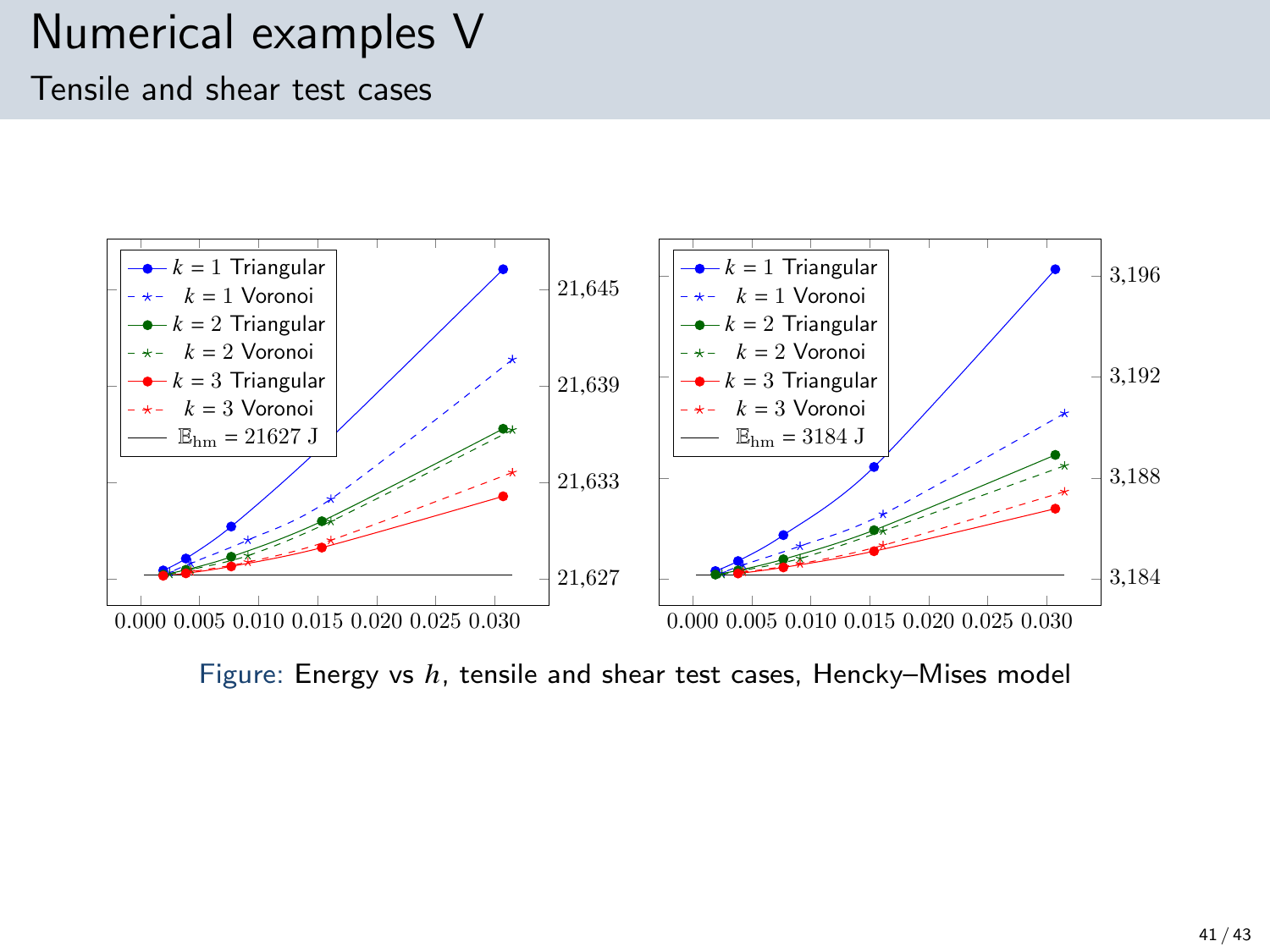### References I



Botti, M., Castanon Quiroz, D., Di Pietro, D. A., and Harnist, A. (2020).

A Hybrid High-Order method for creeping flows of non-Newtonian fluids. submitted.



Ē.

Botti, M., Di Pietro, D. A., and Sochala, P. (2017).

A Hybrid High-Order method for nonlinear elasticity. SIAM J. Numer. Anal., 55(6):2687–2717.



A Hybrid High-Order discretization method for nonlinear poroelasticity. Comput. Meth. Appl. Math. Published online.

<span id="page-41-2"></span>

#### Carstensen, C. and Tran, N. T. (2020).

Unstabilized hybrid high-order method for a class of degenerate convex minimization problems.

<span id="page-41-0"></span>

#### Di Pietro, D. A. and Droniou, J. (2017a).

A Hybrid High-Order method for Leray–Lions elliptic equations on general meshes. Math. Comp., 86(307):2159–2191.

<span id="page-41-1"></span>

#### Di Pietro, D. A. and Droniou, J. (2017b).

 $W^{S,P}$ -approximation properties of elliptic projectors on polynomial spaces, with application to the error analysis of a Hybrid High-Order discretisation of Leray–Lions problems.

Math. Models Methods Appl. Sci., 27(5):879–908.

<span id="page-41-3"></span>

#### Di Pietro, D. A. and Droniou, J. (2020).

The Hybrid High-Order method for polytopal meshes. Design, analysis, and applications, volume 19 of Modeling, Simulation and Application.

Springer International Publishing.